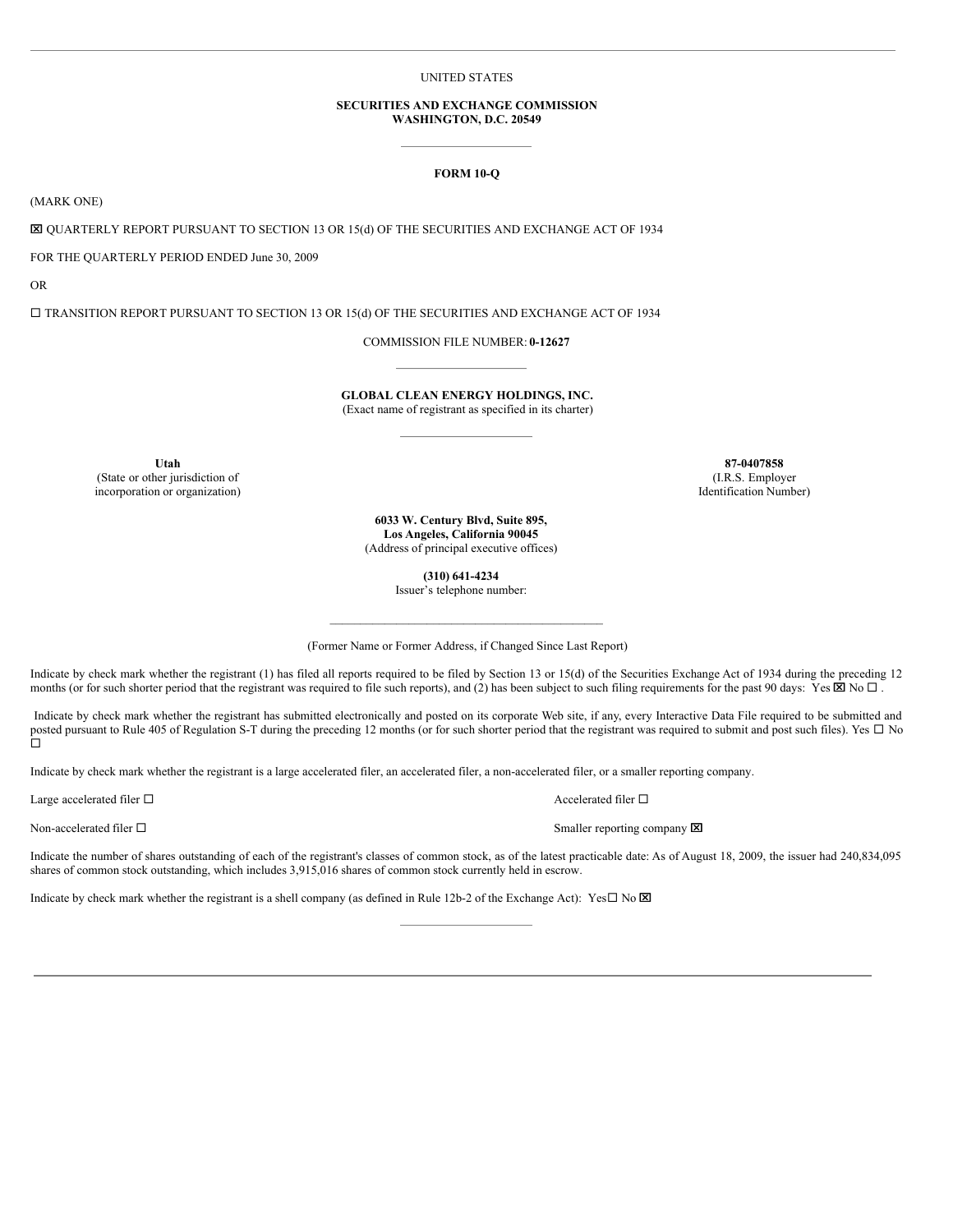#### **GLOBAL CLEAN ENERGY HOLDINGS, INC. For the quarter ended June 30, 2009 FORM 10-Q**

# **TABLE OF CONTENTS**

# **PART I**

| ITEM 1.        | <b>FINANCIAL STATEMENTS</b>                                                           | 3  |
|----------------|---------------------------------------------------------------------------------------|----|
| ITEM 2.        | MANAGEMENT'S DISCUSSION AND ANALYSIS OF FINANCIAL CONDITION AND RESULTS OF OPERATIONS | 19 |
| ITEM 3.        | <b>OUANTITATIVE AND OUALITATIVE DISCLOSURE ABOUT MARKET RISK</b>                      | 23 |
| ITEM 4T.       | CONTROLS AND PROCEDURES                                                               | 23 |
|                |                                                                                       |    |
|                | <b>PART II</b>                                                                        |    |
|                |                                                                                       |    |
| ITEM 1.        | <b>LEGAL PROCEEDINGS</b>                                                              | 23 |
| <b>ITEM 1A</b> | <b>RISK FACTORS</b>                                                                   | 23 |
| ITEM 2.        | UNREGISTERED SALES OF EQUITY SECURITIES AND USE OF PROCEEDS                           | 24 |
| ITEM 3.        | DEFAULTS UPON SENIOR SECURITIES                                                       | 24 |
| ITEM 4.        | SUBMISSION OF MATTERS TO A VOTE OF SECURITY HOLDERS                                   | 24 |
| ITEM 5.        | <b>OTHER INFORMATION</b>                                                              | 24 |
| ITEM 6.        | <b>EXHIBITS</b>                                                                       | 25 |
|                |                                                                                       |    |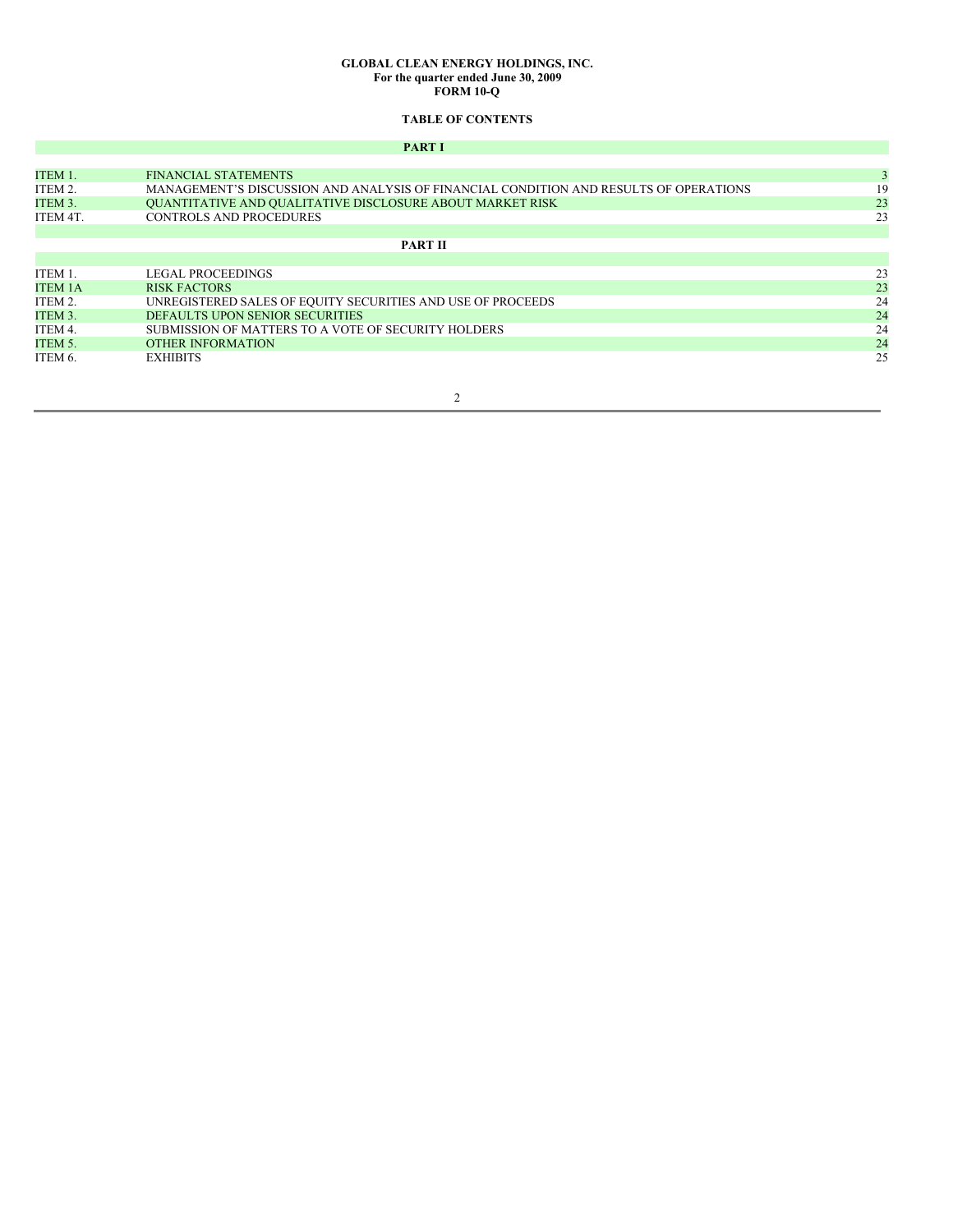# **PART I**

#### **GLOBAL CLEAN ENERGY HOLDINGS, INC. AND SUBSIDIARIES (A Development Stage Company) CONDENSED CONSOLIDATED BALANCE SHEETS (Unaudited)**

|                                                                                                        |              | June 30,<br>2009              |              | December 31,<br>2008          |
|--------------------------------------------------------------------------------------------------------|--------------|-------------------------------|--------------|-------------------------------|
| <b>ASSETS</b>                                                                                          |              |                               |              |                               |
| <b>CURRENT ASSETS</b>                                                                                  |              |                               |              |                               |
| Cash and cash equivalents                                                                              | $\mathbb{S}$ | 930.787                       | $\mathbf S$  | 291.309                       |
| Other current assets                                                                                   |              | 41,959                        |              | 131,715                       |
| <b>Total Current Assets</b>                                                                            |              | 972.746                       |              | 423,024                       |
|                                                                                                        |              |                               |              |                               |
| PROPERTY AND EQUIPMENT                                                                                 |              |                               |              |                               |
| Land                                                                                                   |              | 2,051,282                     |              | 2,051,282                     |
| Plantation development costs                                                                           |              | 3,086,643                     |              | 2,117,061                     |
| Plantation equipment                                                                                   |              | 645,876<br>10,993             |              | 509,037<br>10,993             |
| Office equipment                                                                                       |              |                               |              |                               |
|                                                                                                        |              | 5,794,794                     |              | 4,688,373                     |
| Less accumulated depreciation                                                                          |              | (48, 150)                     |              | (22, 296)                     |
|                                                                                                        |              | 5,746,644                     |              | 4,666,077                     |
| <b>OTHER ASSETS</b>                                                                                    |              | 2,691                         |              | 2,691                         |
| <b>TOTAL ASSETS</b>                                                                                    | \$           | 6,722,081                     | $\mathbb{S}$ | 5,091,792                     |
| <b>LIABILITIES AND EQUITY (DEFICIT)</b>                                                                |              |                               |              |                               |
|                                                                                                        |              |                               |              |                               |
| <b>CURRENT LIABILITIES</b>                                                                             |              |                               |              |                               |
| Accounts payable                                                                                       | $\mathbb{S}$ | 2,187,970                     | S            | 1,890,999                     |
| Accrued payroll and payroll taxes                                                                      |              | 1,382,644                     |              | 1,158,808                     |
| Accrued interest payable                                                                               |              | 684,776                       |              | 522,097                       |
| Accrued return on noncontrolling interest                                                              |              | 339,704                       |              | 138,014                       |
| Secured promissory note                                                                                |              | 475,000                       |              | 460,000                       |
| Notes payable to shareholders                                                                          |              | 56,000                        |              | 56,000                        |
| Convertible notes payable                                                                              |              | 193,200                       |              | 193,200                       |
| Research and development obligation                                                                    |              | 2,598,880                     |              | 2,607,945                     |
| <b>Total Current Liabilities</b>                                                                       |              | 7,918,174                     |              | 7,027,063                     |
| <b>MORTGAGE NOTE PAYABLE</b>                                                                           |              | 2,051,282                     |              | 2,051,282                     |
| <b>EQUITY (DEFICIT)</b>                                                                                |              |                               |              |                               |
| <b>Global Clean Energy Holdings, Inc. equity (deficit)</b>                                             |              |                               |              |                               |
| Preferred stock - no par value; 50,000,000 shares authorized                                           |              |                               |              |                               |
| Series B, convertible; 13,000 shares issued or subscribed                                              |              |                               |              |                               |
| (aggregate liquidation preference of \$1,300,000)                                                      |              | 1,290,735                     |              | 1,290,735                     |
| Common stock, no par value; 500,000,000 shares authorized;                                             |              |                               |              |                               |
| 227,966,322 and 224,813,819 shares issued and outstanding, respectively<br>Additional paid-in capital  |              | 17,702,092<br>4,041,321       |              | 17,634,474<br>3,672,724       |
|                                                                                                        |              |                               |              |                               |
| Deficit accumulated prior to the development stage<br>Deficit accumulated during the development stage |              | (1,399,577)<br>(27, 862, 431) |              | (1,399,577)<br>(27, 146, 931) |
|                                                                                                        |              |                               |              |                               |
| <b>Total Global Clean Energy Holdings, Inc. Stockholders' Deficit</b>                                  |              | (6,227,860)<br>2,980,485      |              | (5,948,575)<br>1,962,022      |
| <b>Noncontrolling interest</b>                                                                         |              |                               |              |                               |
| <b>Total equity (deficit)</b>                                                                          |              | (3,247,375)                   |              | (3,986,553)                   |
| <b>TOTAL LIABILITIES AND EQUITY (DEFICIT)</b>                                                          | \$           | 6,722,081                     | \$           | 5,091,792                     |
|                                                                                                        |              |                               |              |                               |

The accompanying notes are an integral part of these condensed consolidated financial statements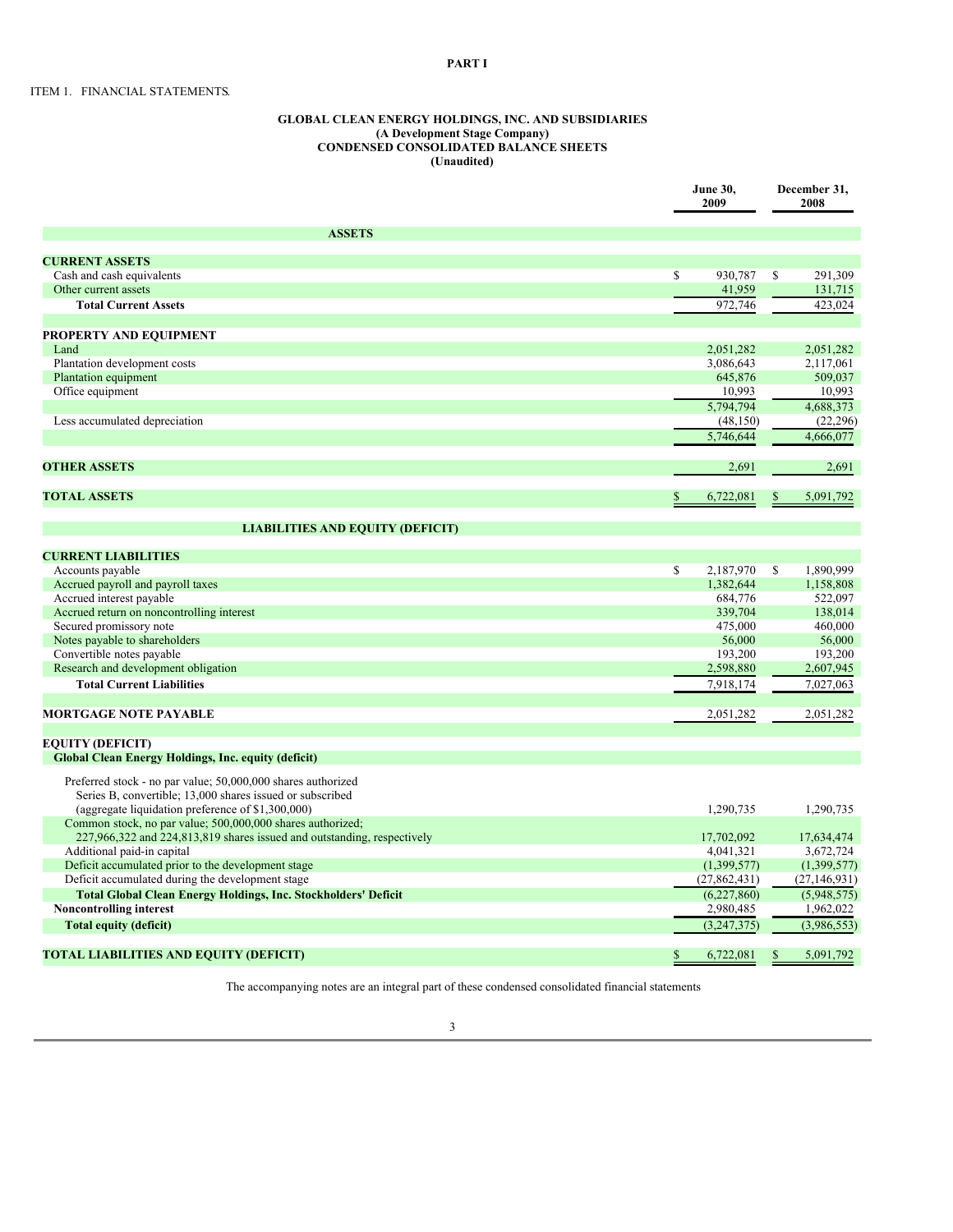# **GLOBAL CLEAN ENERGY HOLDINGS, INC. AND SUBSIDIARIES (A Development Stage Company) CONDENSED CONSOLIDATED STATEMENTS OF OPERATIONS (Unaudited)**

|                                                                                           |              | <b>From Inception of</b><br>the Development Stage<br>on November 20, 1991<br><b>For the Three Months Ended</b><br><b>For the Six Months Ended</b><br><b>June 30,</b><br><b>June 30,</b> |              |                 |               |                 |    |                  |               |                          |
|-------------------------------------------------------------------------------------------|--------------|-----------------------------------------------------------------------------------------------------------------------------------------------------------------------------------------|--------------|-----------------|---------------|-----------------|----|------------------|---------------|--------------------------|
|                                                                                           |              | 2009                                                                                                                                                                                    |              | 2008            |               | 2009            |    | 2008             |               | through<br>June 30, 2009 |
| Revenue                                                                                   | \$           | 29,236                                                                                                                                                                                  | \$           |                 | \$            | 69,236          | \$ |                  | $\mathbb{S}$  | 69,236                   |
| <b>Operating Expenses</b>                                                                 |              |                                                                                                                                                                                         |              |                 |               |                 |    |                  |               |                          |
| General and administrative                                                                |              | 599,345                                                                                                                                                                                 |              | 503,886         |               | 940,438         |    | 1,014,911        |               | 10,669,723               |
| Research and development                                                                  |              |                                                                                                                                                                                         |              |                 |               |                 |    |                  |               | 986,584                  |
|                                                                                           |              | 599,345                                                                                                                                                                                 |              | 503,886         |               | 940,438         |    | 1,014,911        |               | 11,656,307               |
| <b>Loss from Operations</b>                                                               |              | (570, 109)                                                                                                                                                                              |              | (503, 886)      |               | (871,202)       |    | (1,014,911)      |               | (11, 587, 071)           |
| Other Income (Expenses)                                                                   |              |                                                                                                                                                                                         |              |                 |               |                 |    |                  |               |                          |
| Unrealized gain on financial instrument                                                   |              |                                                                                                                                                                                         |              |                 |               |                 |    | 5,469            |               | 4,722,632                |
| Interest income                                                                           |              | $\mathbf{1}$                                                                                                                                                                            |              | 406             |               | $\overline{2}$  |    | 4,269            |               | 66,917                   |
| Interest expense                                                                          |              | (82,016)                                                                                                                                                                                |              | (61, 293)       |               | (163, 525)      |    | (76, 323)        |               | (1,635,544)              |
| Interest expense from amortization of discount<br>on secured promissory note              |              |                                                                                                                                                                                         |              | (16,603)        |               |                 |    | (16, 603)        |               | (286, 369)               |
| Foreign currency transaction adjustments                                                  |              | 2,007                                                                                                                                                                                   |              |                 |               | 2,007           |    |                  |               | 2,007                    |
| Gain on debt restructuring                                                                |              |                                                                                                                                                                                         |              |                 |               |                 |    |                  |               | 2,524,787                |
| Other income                                                                              |              |                                                                                                                                                                                         |              |                 |               |                 |    |                  |               | 906,485                  |
|                                                                                           |              |                                                                                                                                                                                         |              |                 |               |                 |    |                  |               |                          |
| Total Other Income (Expenses)                                                             |              | (80,008)                                                                                                                                                                                |              | (77, 490)       |               | (161, 516)      |    | (83, 188)        |               | 6,300,915                |
| Loss from Continuing Operations                                                           |              | (650, 117)                                                                                                                                                                              |              | (581, 376)      |               | (1,032,718)     |    | (1,098,099)      |               | (5,286,156)              |
| Income (Loss) from Discontinued Operations                                                |              | (182,063)                                                                                                                                                                               |              | 8,960           |               | (21, 315)       |    | (244, 350)       |               | (22, 537, 724)           |
|                                                                                           |              |                                                                                                                                                                                         |              |                 |               |                 |    |                  |               |                          |
| Net Loss                                                                                  |              | (832, 180)                                                                                                                                                                              |              | (572, 416)      |               | (1,054,033)     |    | (1,342,449)      |               | (27, 823, 880)           |
| Net loss attributable to the noncontrolling interest                                      |              | (180, 768)                                                                                                                                                                              |              | (84, 153)       |               | (338, 533)      |    | (84, 153)        |               | (653, 648)               |
| Net Loss attributable to Global Clean Energy<br>Holdings, Inc.                            |              | (651, 412)                                                                                                                                                                              |              | (488, 263)      |               | (715,500)       |    | (1,258,296)      |               | (27, 170, 232)           |
| Preferred stock dividend from beneficial<br>conversion feature                            |              |                                                                                                                                                                                         |              |                 |               |                 |    |                  |               | (692, 199)               |
| Net Loss Applicable to Common Shareholders                                                | \$           | (651, 412)                                                                                                                                                                              | \$           | (488, 263)      | \$            | (715,500)       | \$ | (1,258,296)      | S             | (27, 862, 431)           |
| <b>Amounts attributable to Global Clean Energy</b><br>Holdings, Inc. common shareholders: |              |                                                                                                                                                                                         |              |                 |               |                 |    |                  |               |                          |
| <b>Loss from Continuing Operations</b>                                                    | $\mathbb{S}$ | $(469,349)$ \$                                                                                                                                                                          |              | $(497, 223)$ \$ |               | $(694, 185)$ \$ |    | $(1,013,946)$ \$ |               | (4,632,508)              |
| Income (Loss) from Discontinued Operations                                                |              | (182,063)                                                                                                                                                                               |              | 8,960           |               | (21, 315)       |    | (244, 350)       |               | (22, 537, 724)           |
| Net Loss                                                                                  | \$           | (651, 412)                                                                                                                                                                              | \$           | (488, 263)      | <sup>\$</sup> | (715,500)       | \$ | (1,258,296)      | <sup>\$</sup> | (27, 170, 232)           |
|                                                                                           |              |                                                                                                                                                                                         |              |                 |               |                 |    |                  |               |                          |
| <b>Basic and Diluted Loss per Common Share:</b>                                           |              |                                                                                                                                                                                         |              |                 |               |                 |    |                  |               |                          |
| Loss from Continuing Operations                                                           | \$           | $(0.002)$ \$                                                                                                                                                                            |              | $(0.002)$ \$    |               | $(0.003)$ \$    |    | (0.005)          |               |                          |
| Income (Loss) from Discontinued Operations                                                | \$           | (0.001)                                                                                                                                                                                 | $\mathbb{S}$ | 0.000           | \$            | (0.000)         | \$ | (0.002)          |               |                          |
| Net loss                                                                                  | \$           | (0.003)                                                                                                                                                                                 | \$           | (0.002)         | \$            | (0.003)         | \$ | (0.007)          |               |                          |
|                                                                                           |              |                                                                                                                                                                                         |              |                 |               |                 |    |                  |               |                          |
| <b>Basic and Diluted Weighted-Average Common</b><br><b>Shares Outstanding</b>             |              | 226, 654, 728                                                                                                                                                                           |              | 210,893,426     |               | 225,739,359     |    | 192,866,196      |               |                          |

The accompanying notes are an integral part of these condensed consolidated financial statements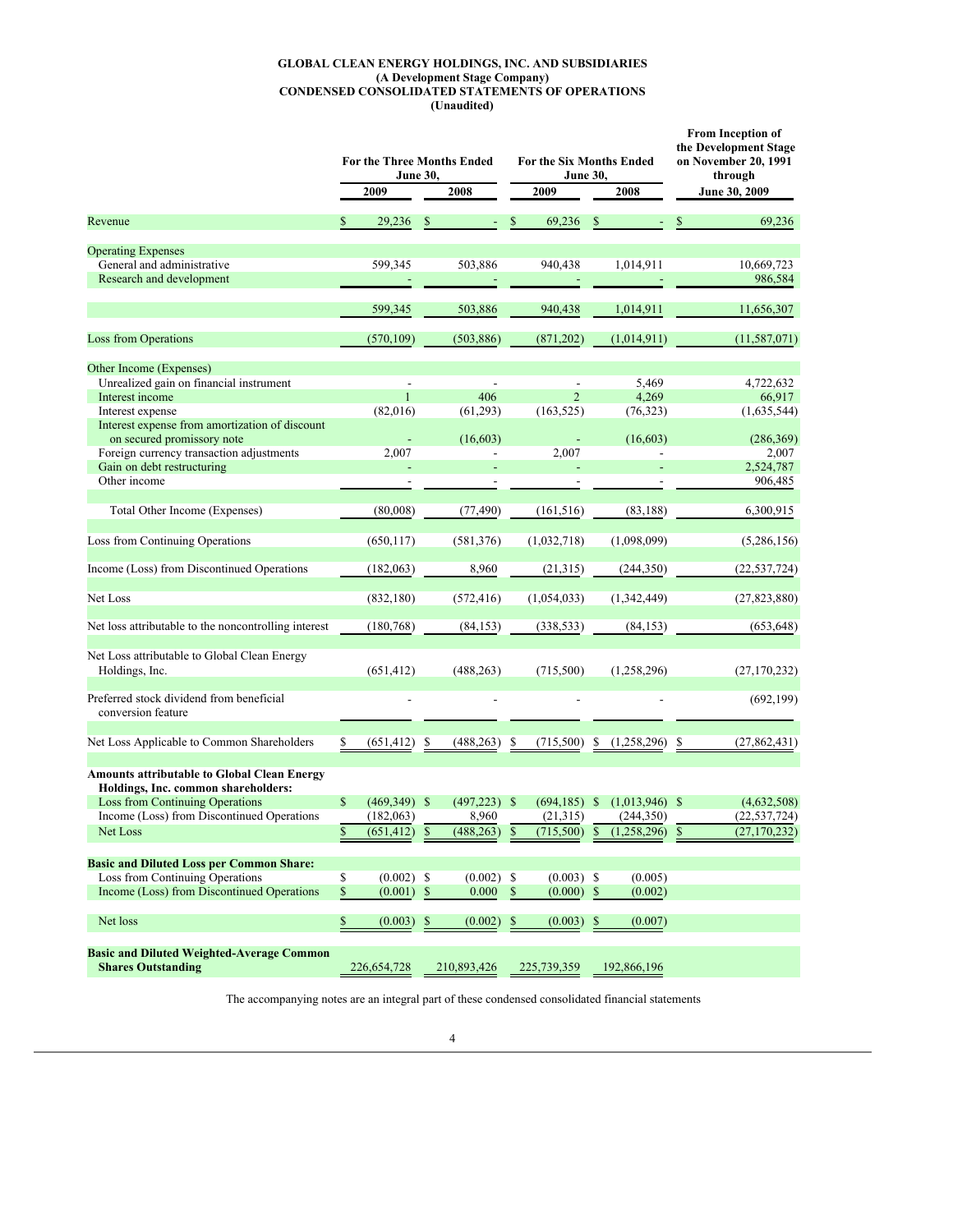### **GLOBAL CLEAN ENERGY HOLDINGS, INC. AND SUBSIDIARIES (A Development Stage Company) CONDENSED CONSOLIDATED STATEMENTS OF CASH FLOWS (Unaudited)**

|                                                                                               |              | <b>For the Six Months Ended</b><br><b>June 30,</b> |               |                          |    | From Inception of<br>the Development Stage<br>on November 20, 1991<br>through |  |  |
|-----------------------------------------------------------------------------------------------|--------------|----------------------------------------------------|---------------|--------------------------|----|-------------------------------------------------------------------------------|--|--|
|                                                                                               |              | 2009                                               |               | 2008                     |    | June 30, 2009                                                                 |  |  |
| <b>Cash Flows From Operating Activities</b>                                                   |              |                                                    |               |                          |    |                                                                               |  |  |
| Net loss                                                                                      | \$           | $(1,054,033)$ \$                                   |               | $(1,342,449)$ \$         |    | (27, 823, 880)                                                                |  |  |
| Adjustments to reconcile net loss to net cash used in operating activities                    |              |                                                    |               |                          |    |                                                                               |  |  |
| Foreign currency transaction loss (gain)                                                      |              | (12, 399)                                          |               | 244,350                  |    | 237,623                                                                       |  |  |
| Gain on debt restructuring                                                                    |              |                                                    |               |                          |    | (2,524,787)                                                                   |  |  |
| Share-based compensation for services, expenses, litigation,                                  |              |                                                    |               |                          |    |                                                                               |  |  |
| and research and development                                                                  |              | 386,215                                            |               | 246,790                  |    | 13,100,395                                                                    |  |  |
| Commitment for research and development obligation                                            |              |                                                    |               |                          |    | 2,378,445                                                                     |  |  |
| Depreciation                                                                                  |              | 1,099                                              |               | 266                      |    | 140,130                                                                       |  |  |
| Reduction of escrow receivable from research and development                                  |              |                                                    |               |                          |    | 272,700                                                                       |  |  |
| Unrealized loss (gain) on financial instrument                                                |              | L,                                                 |               | (5, 469)                 |    | (4,722,632)                                                                   |  |  |
| Interest expense from amortization of discount on secured                                     |              |                                                    |               |                          |    |                                                                               |  |  |
| promissory note                                                                               |              |                                                    |               | 16,603                   |    | 286,369                                                                       |  |  |
| Reduction of legal costs                                                                      |              | ٠                                                  |               |                          |    | (130,000)                                                                     |  |  |
| Write-off of subscriptions receivable                                                         |              |                                                    |               |                          |    | 112,500                                                                       |  |  |
| Impairment loss on assets                                                                     |              | $\overline{\phantom{a}}$                           |               | $\blacksquare$           |    | 9,709                                                                         |  |  |
| Gain on disposal of assets, net of losses                                                     |              |                                                    |               |                          |    | (228, 445)                                                                    |  |  |
| Write-off of receivable                                                                       |              |                                                    |               |                          |    | 562,240                                                                       |  |  |
| Note payable issued for litigation                                                            |              |                                                    |               |                          |    | 385,000                                                                       |  |  |
| Changes in operating assets and liabilities                                                   |              |                                                    |               |                          |    |                                                                               |  |  |
| Accounts receivable                                                                           |              |                                                    |               |                          |    | (7,529)                                                                       |  |  |
| Other current assets                                                                          |              | 89.756                                             |               | 20,050                   |    | (41, 959)                                                                     |  |  |
| Accounts payable and accrued expenses                                                         |              | 496,707                                            |               | 553,649                  |    | 5,517,033                                                                     |  |  |
| Net Cash Used in Operating Activities                                                         |              | (92, 655)                                          |               | (266, 210)               |    | (12, 477, 088)                                                                |  |  |
| <b>Cash Flows From Investing Activities</b>                                                   |              |                                                    |               |                          |    |                                                                               |  |  |
| Plantation development costs                                                                  |              | (754, 714)                                         |               | (1,259,502)              |    | (2,851,407)                                                                   |  |  |
|                                                                                               |              | (136, 839)                                         |               | (296, 411)               |    | (877,076)                                                                     |  |  |
| Purchase of property and equipment                                                            |              |                                                    |               |                          |    |                                                                               |  |  |
| Proceeds from disposal of assets                                                              |              | $\overline{a}$                                     |               | $\overline{\phantom{a}}$ |    | 310,000                                                                       |  |  |
| Change in deposits                                                                            |              |                                                    |               | (12,691)                 |    | (53,791)                                                                      |  |  |
| Issuance of note receivable                                                                   |              | $\overline{\phantom{a}}$                           |               |                          |    | (313, 170)                                                                    |  |  |
| Payments received on note receivable                                                          |              |                                                    |               |                          |    | 130,000                                                                       |  |  |
| Net Cash Used in Investing Activities                                                         |              | (891, 553)                                         |               | (1, 568, 604)            |    | (3,655,444)                                                                   |  |  |
| <b>Cash Flows From Financing Activities</b>                                                   |              |                                                    |               |                          |    |                                                                               |  |  |
| Proceeds from common stock, preferred stock, and warrants for cash                            |              | 50,000                                             |               | 75,000                   |    | 11,474,580                                                                    |  |  |
| Proceeds from issuance of preferred membership in GCE Mexico I, LLC                           |              | 1,558,686                                          |               | 957,191                  |    | 3,973,837                                                                     |  |  |
| Contributed equity                                                                            |              |                                                    |               |                          |    | 131,374                                                                       |  |  |
| Proceeds from notes payable and related warrants                                              |              | 15,000                                             |               | 250,000                  |    | 1,961,613                                                                     |  |  |
| Payments on notes payable                                                                     |              | ÷,                                                 |               | (50,000)                 |    | (951, 287)                                                                    |  |  |
| Proceeds from convertible notes payable                                                       |              |                                                    |               |                          |    | 571,702                                                                       |  |  |
| Payments on convertible notes payable                                                         |              |                                                    |               |                          |    | (98, 500)                                                                     |  |  |
| Net Cash Provided by Financing Activities                                                     |              | 1,623,686                                          |               | 1,232,191                |    | 17,063,319                                                                    |  |  |
| Net Increase (Decrease) in Cash and Cash Equivalents                                          |              | 639,478                                            |               | (602, 623)               |    | 930,787                                                                       |  |  |
| <b>Cash and Cash Equivalents at Beginning of Period</b>                                       |              | 291,309                                            |               | 805,338                  |    |                                                                               |  |  |
| Cash and Cash Equivalents at End of Period                                                    | \$           | 930,787                                            | \$            | 202,715                  | \$ | 930,787                                                                       |  |  |
|                                                                                               |              |                                                    |               |                          |    |                                                                               |  |  |
|                                                                                               |              |                                                    |               |                          |    |                                                                               |  |  |
| <b>Supplemental Disclosures of Cash Flow Information:</b>                                     |              |                                                    |               |                          |    |                                                                               |  |  |
| Cash paid for interest                                                                        | $\mathbb{S}$ |                                                    | $-5$          | 12,823                   |    |                                                                               |  |  |
| Noncash Investing and Financing Activities:                                                   |              |                                                    |               |                          |    |                                                                               |  |  |
| Reclassification of financial instrument to permanent equity                                  | \$           | ÷                                                  | $\mathcal{S}$ | 2,161,045                |    |                                                                               |  |  |
| Acquisition of land in exchange for mortgage note payable                                     |              | $\overline{\phantom{a}}$                           |               | 2,051,282                |    |                                                                               |  |  |
| Exchange of Series A preferred stock for common stock                                         |              |                                                    |               | 514,612                  |    |                                                                               |  |  |
| Release of common stock held in escrow                                                        |              | 17,618                                             |               | 493,292                  |    |                                                                               |  |  |
|                                                                                               |              | 201,690                                            |               | 21,377                   |    |                                                                               |  |  |
| Accrual of return on noncontrolling interest<br>Plantation costs financed by accounts payable |              |                                                    |               |                          |    |                                                                               |  |  |
| Equipment depreciation capitalized to plantation development costs                            |              | 190,113<br>24,755                                  |               |                          |    |                                                                               |  |  |
|                                                                                               |              |                                                    |               |                          |    |                                                                               |  |  |

The accompanying notes are an integral part of these condensed consolidated financial statements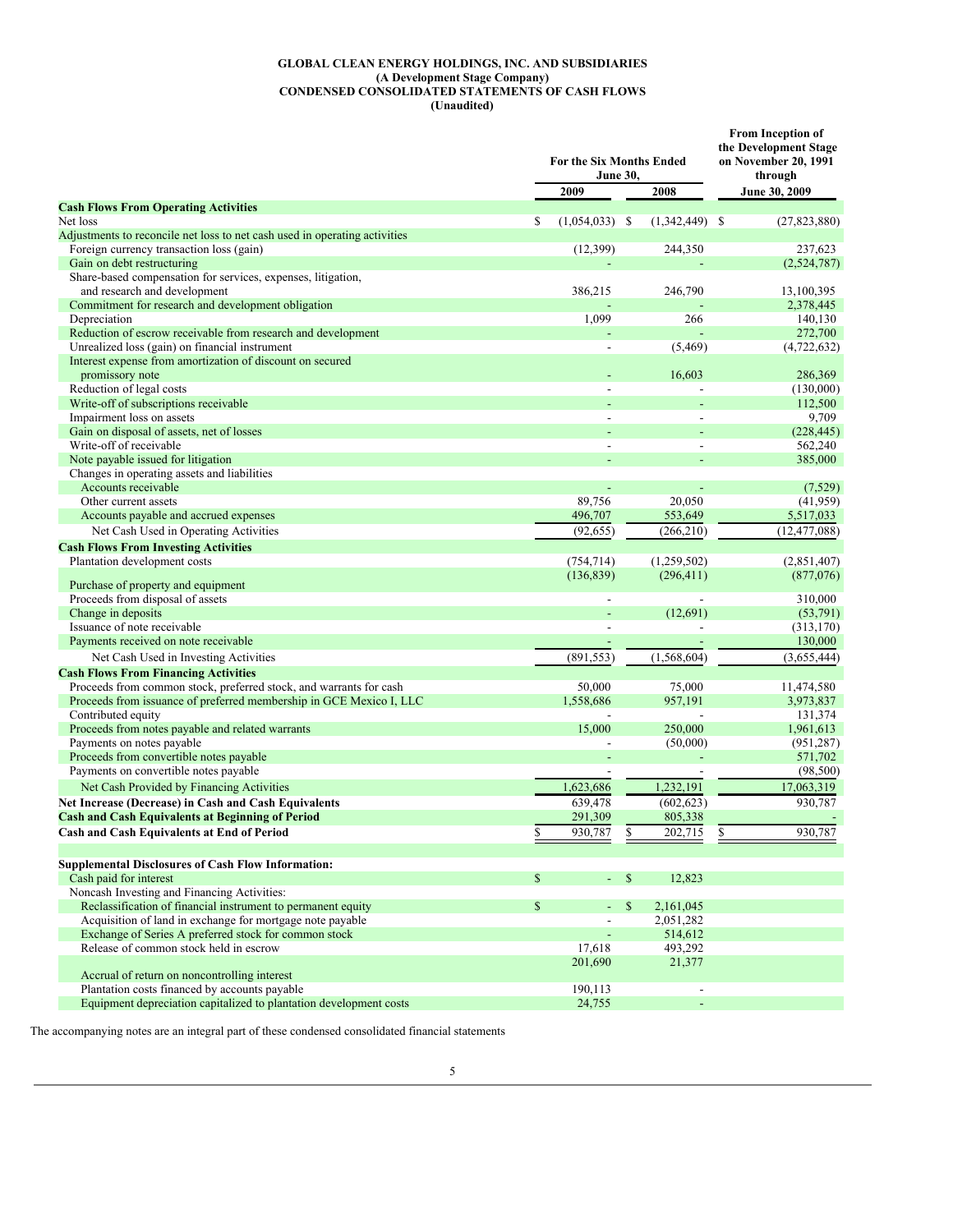# **Note 1 – History and Basis of Presentation**

# *History*

Medical Discoveries, Inc. was incorporated under the laws of the State of Utah on November 20, 1991. Effective as of August 6, 1992, the Company merged with and into WPI Pharmaceutical, Inc., a Utah corporation ("WPI"), pursuant to which WPI was the surviving corporation. Pursuant to the MDI-WPI merger, the name of the surviving corporation was changed to Medical Discoveries, Inc. ("MDI"). MDI's initial purpose was the research and development of an anti-infection drug known as MDI-P.

On March 22, 2005, MDI formed MDI Oncology, Inc., a Delaware corporation, as a wholly-owned subsidiary to acquire and operate the assets and business associated with the Savetherapeutics transaction. With this transaction, MDI acquired the SaveCream technology and carried on the research and development of this drug candidate. As discussed in Note 9, MDI made the decision in 2007 to discontinue further development of these two drug candidates and sell these technologies.

On September 7, 2007, MDI entered into a share exchange agreement pursuant to which it acquired all of the outstanding ownership interests in Global Clean Energy Holdings, LLC, discussed further in Note 3. Global Clean Energy Holdings, LLC was an entity that had certain trade secrets, know-how, business plans, term sheets, business relationships, and other information relating to the start-up of a business related to the cultivation and production of seed oil from the seed of the Jatropha plant. With this transaction, MDI commenced the research and development of a business whose purpose will be providing feedstock oil intended for the production of bio-diesel.

On January 29, 2008, a meeting of shareholders was held and, among other things, the name Medical Discoveries, Inc. was changed to Global Clean Energy Holdings, Inc. (the "Company").

Effective April 23, 2008, the Company entered into a limited liability company agreement to form GCE Mexico I, LLC (GCE Mexico) along with six unaffiliated investors. The Company owns 50% of the common membership interest of GCE Mexico and five of the unaffiliated investors own the other 50% of the common membership interest. Additionally, a total of 1,000 preferred membership units were issued to two of the unaffiliated investors. GCE Mexico owns a 99% interest in Asideros Globales Corporativo, (Asideros) a corporation newly organized under the laws of Mexico, and the Company owns the remaining 1% directly. The ownership interests of the six unaffiliated investors in GCE Mexico is presented as noncontrolling interest in the accompanying consolidated financial statements. The Company has consolidated the financial statements of Asideros with its financial statements since the inception of Asideros in April 2008.

### *Unaudited Interim Consolidated Financial Statements*

The accompanying unaudited condensed consolidated financial statements have been prepared by the Company pursuant to the rules and regulations of the Securities and Exchange Commission. Certain information and footnote disclosures normally included in financial statements prepared in accordance with accounting principles generally accepted in the United States of America have been condensed or omitted pursuant to such rules and regulations. In the opinion of management, all adjustments and disclosures necessary for a fair presentation of these financial statements have been included and are of normal, recurring nature. These financial statements should be read in conjunction with the financial statements and notes thereto included in the Company's annual report on Form 10-K for the year ended December 31, 2008, as filed with the Securities and Exchange Commission. The results of operations for the three months and six months ended June 30, 2009, may not be indicative of the results that may be expected for the year ending December 31, 2009.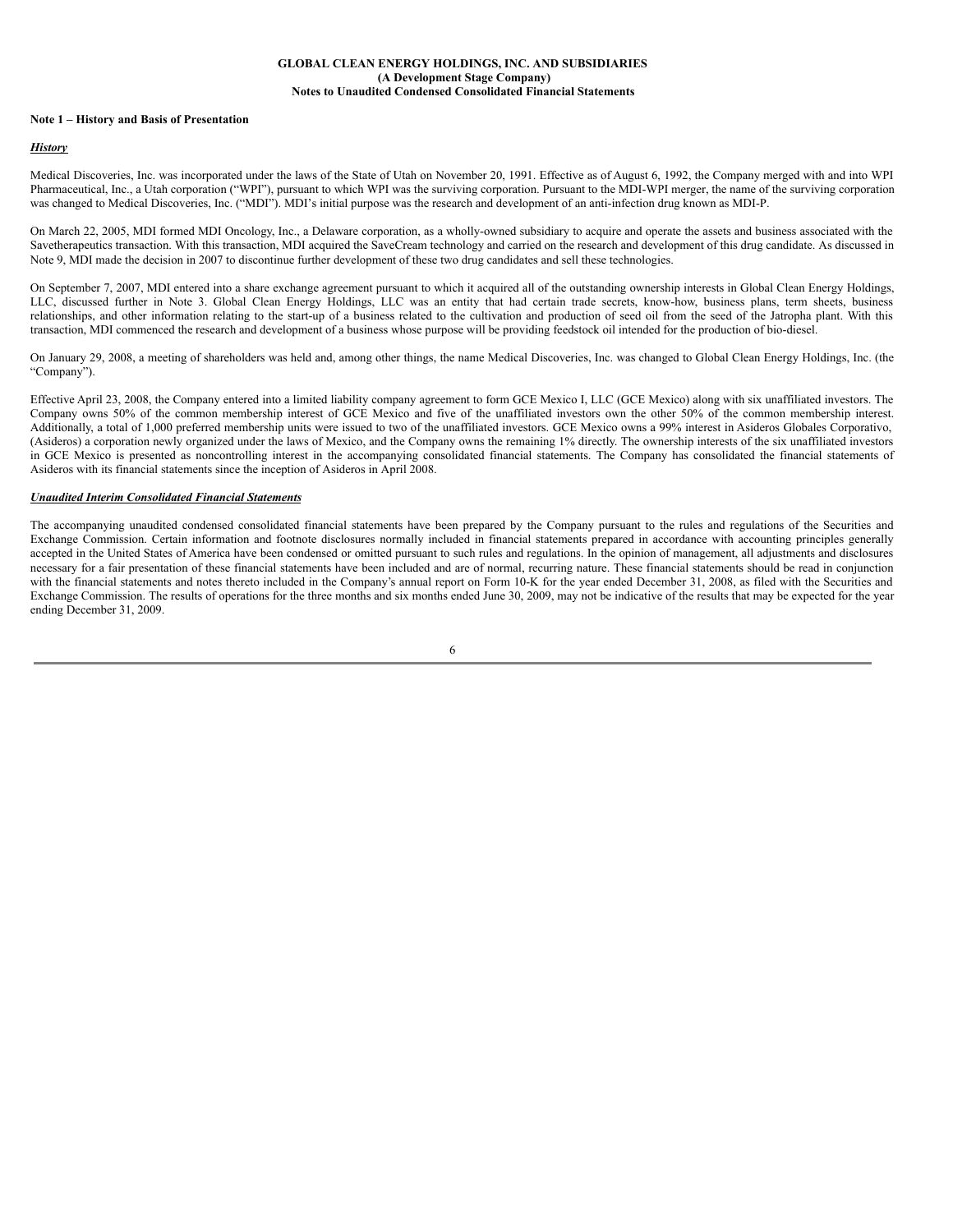### *Loss per Common Share*

Loss per share amounts are computed by dividing loss applicable to the common shareholders of the Company by the weighted-average number of common shares outstanding during each period. Diluted loss per share amounts are computed assuming the issuance of common stock for potentially dilutive common stock equivalents. All outstanding stock options, warrants, convertible notes, convertible preferred stock, and common stock held in escrow are currently antidilutive and have been excluded from the calculations of diluted loss per share at June 30, 2009 and 2008, as follows:

|                                               | June 30,    |            |
|-----------------------------------------------|-------------|------------|
|                                               | 2009        | 2008       |
|                                               |             |            |
| Convertible notes                             | 128,671     | 128,671    |
| Convertible preferred stock - Series B        | 11,818,181  | 11,818,181 |
| Warrants                                      | 29,742,552  | 29,742,552 |
| Compensation-based stock options and warrants | 59,859,083  | 49,383,000 |
| Common stock held in escrow                   | 3,915,016   | 4,567,519  |
|                                               | 105,463,503 | 95,639,923 |

#### *Fair Values of Financial Instruments*

The carrying amounts reported in the consolidated balance sheets for accounts payable and the research and development obligation approximate fair value because of the immediate or short-term maturity of these financial instruments. The carrying amounts reported for the various notes payable and the mortgage note payable approximate fair value because the underlying instruments are at interest rates which approximate current market rates.

## *Recently Issued Accounting Standards*

In April 2009, the FASB issued FSP No. FAS 157-4, Determining Fair Value When the Volume and Level of Activity for the Asset or Liability Have Significantly Decreased and *Identifying Transactions That Are Not Orderly,* which provides additional guidance for estimating fair value in accordance with SFAS No. 157. This FSP states that a significant decrease in the volume and level of activity for the asset or liability when compared with normal market activity is an indication that transactions or quoted prices may not be determinative of fair value because there may be increased instances of transactions that are not orderly in such market conditions. Accordingly, further analysis of transactions or quoted prices is needed, and a significant adjustment to the transactions or quoted prices may be necessary to estimate fair value. This FSP was effective for us beginning April 1, 2009. The adoption of this FSP did not have a material impact on our consolidated financial statements.

In April 2009, the FASB issued FSP No. FAS 107-1 and APB 28-1, *Interim Disclosures about Fair Value of Financial Instruments*, which requires disclosures about the fair value of our financial instruments for which it is practicable to estimate that value, whether recognized or not recognized in the balance sheets, in the interim reporting periods as well as in the annual reporting periods. In addition, the FSP requires disclosures of the methods and significant assumptions used to estimate the fair value of those financial instruments. This FSP was effective for us beginning April 1, 2009. The adoption of this FSP did not have a material impact on our consolidated financial statements.

In April 2009, the FASB issued FSP No. FAS 115-2 and FAS 124-2, *Recognition and Presentation of Other-Than-Temporary Impairments,* which establishes a new method of recognizing and reporting other-than-temporary impairments of debt securities and requires additional disclosures related to debt and equity securities. This FSP does not change existing recognition and measurement guidance related to other-than-temporary impairments of equity securities. This FSP was effective for us beginning April 1, 2009. The adoption of this FSP did not have a material impact on our consolidated financial statements.

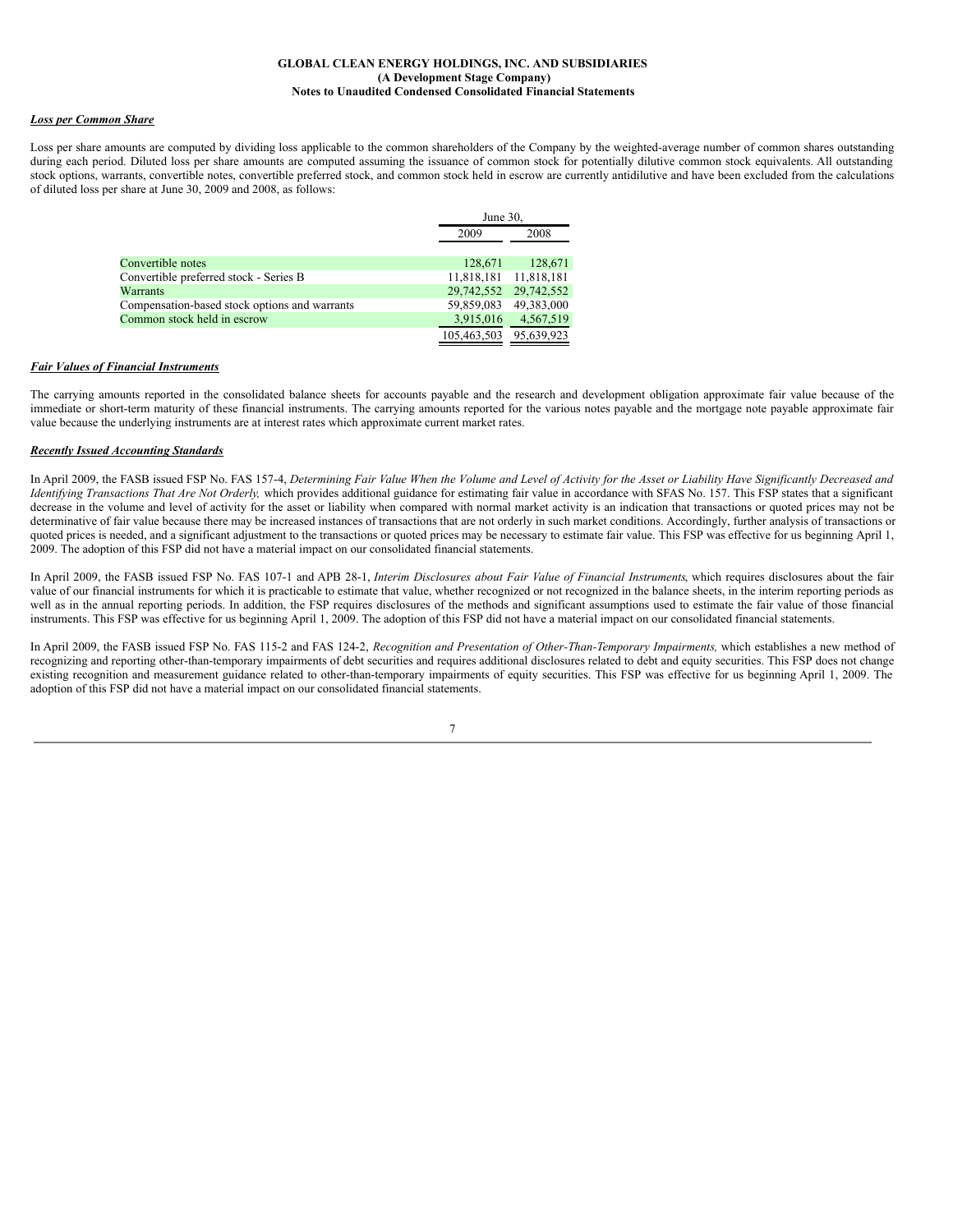In April 2009, the FASB issued SFAS No. 167, *Amendments to FASB Interpretation No. 46(R)*. SFAS No. 167 requires a qualitative approach to identifying a controlling financial interest in a variable interest entity (VIE), and requires ongoing assessment of whether an entity is a VIE and whether an interest in a VIE makes the holder the primary beneficiary of the VIE. SFAS No. 167 is effective for annual reporting periods beginning after November 15, 2009. We do not expect adoption to have a material impact on our consolidated financial statements.

In June 2009, the FASB issued SFAS No. 168, The FASB Accounting Standards Codification and the Hierarchy of Generally Accepted Accounting Principles SFAS No. 168 identifies the FASB Accounting Standards Codification as the authoritative source of generally accepted accounting principles in the United States. Rules and interpretive releases of the Securities and Exchange Commission (SEC) under federal securities laws are also sources of authoritative GAAP for SEC registrants. SFAS No. 168 is effective for financial statements issued for interim and annual periods ending after September 15, 2009. We do not expect adoption to have a material impact on our consolidated financial statements.

# **Note 2 – Going Concern Considerations**

The accompanying unaudited consolidated financial statements have been prepared assuming that the Company will continue as a going concern. The Company incurred a net loss applicable to its common shareholders of \$715,500 and \$1,707,562 during the six-month period ended June 30, 2009 and the year ended December 31, 2008, respectively, and has incurred losses applicable to its common shareholders since inception of the development stage of \$27,862,431. The Company also used cash in operating activities of \$92,655 and \$1,004,670 during the six-month period ended June 30, 2009 and the year ended December 31, 2008, respectively. At June 30, 2009, the Company has negative working capital of \$6,945,428 and a stockholders' deficit attributable to its stockholders of \$6,227,860. These factors raise substantial doubt about the Company's ability to continue as a going concern.

The Company discontinued its former bio-pharmaceutical business during the quarter ended March 31, 2007. Management plans to meet its cash needs through various means including selling assets that include, but are not limited to, its former bio-pharmaceutical business, securing financing, entering into joint ventures, and developing a new business model. In order to fund its new operations related to the cultivation of the Jatropha plant, the Company sold Series B preferred stock during the quarter ended December 31, 2007 in the amount of \$1,300,000, issued a secured promissory note under which the Company has borrowings of \$475,000, and has received \$3,973,837 in capital contributions from the preferred membership interest in GCE Mexico I, LLC. The Company is developing a new business operation to participate in the rapidly growing biodiesel industry. The Company continues to expect to be successful in this new venture, but there is no assurance that its business plan will be economically viable. The ability of the Company to continue as a going concern is dependent on that plan's success. The financial statements do not include any adjustments that might be necessary if the Company is unable to continue as a going concern.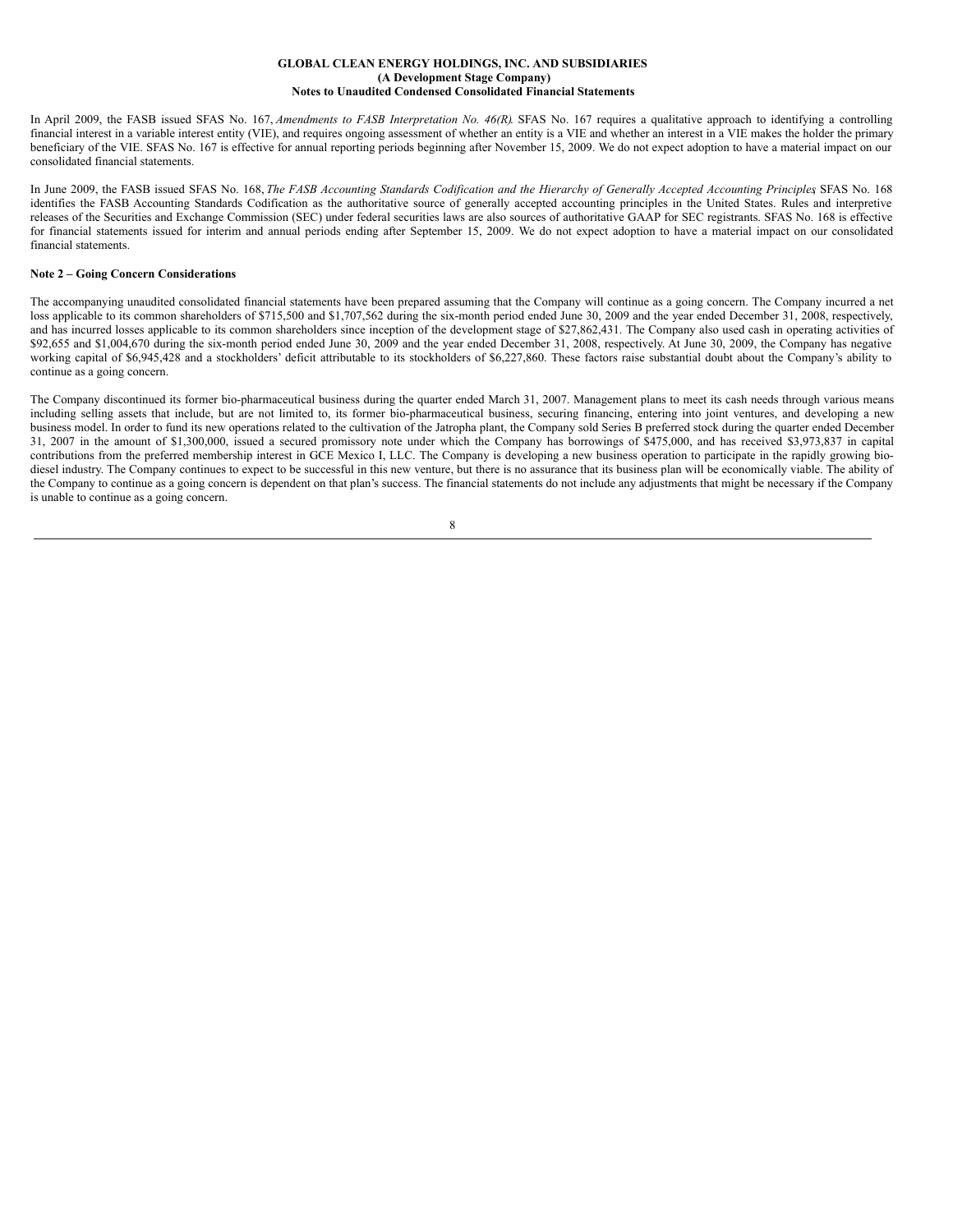#### **Note 3 – Jatropha Business Venture**

Having agreed to discontinue its bio-pharmaceutical operations and dispose of the related assets, the Company considered entering into a number of other businesses that would enable it to be able to provide the shareholders with future value. The Company's Board of Directors decided to develop a business to produce and sell seed oils, including seed oils harvested from the planting and cultivation of the *Jatropha curcas* plant, for the purpose of providing feedstock oil intended for the generation of methyl ester, otherwise known as bio-diesel (the "Jatropha Business"). The Company's Board concluded that there was a significant opportunity to participate in the rapidly growing biofuels industry, which previously was mainly driven by high priced, edible oil-based feedstock. In order to commence its new Jatropha Business, the Company entered into various transactions during September and October of 2007, including: (i) hired Richard Palmer, an energy consultant, and a member of Global Clean Energy Holdings LLC ("Global") to act as its new President, Chief Operating Officer and future Chief Executive Officer, (ii) engaged Mobius Risk Group, LLC, a Texas company engaged in providing energy risk advisory services, to provide it with consulting services related to the development of the Jatropha Business, (iii) acquired certain trade secrets, know-how, business plans, term sheets, business relationships, and other information relating to the cultivation and production of seed oil from the Jatropha plant for the production of bio-diesel from Global, and (iv) engaged Corporativo LODEMO S.A DE CV to assist with the development of the Jatropha Business in Mexico. Subsequent to entering into these transactions, the Company identified certain real property in Mexico it believed to be suitable for cultivating the Jatropha plant. During April 2008, the Company and six unaffiliated investors formed GCE Mexico I, LLC (GCE Mexico) and Asideros Globales Corporativo (Asideros), a Mexican corporation. Asideros has acquired the land in Mexico for the cultivation of the Jatropha plant. All of these transactions are described in further detail in the remainder of this note to the consolidated financial statements.

#### *Share Exchange Agreement*

The Company entered into a share exchange agreement (the Global Agreement) pursuant to which the Company acquired all of the outstanding ownership interests in Global Clean Energy Holdings, LLC, a Delaware limited liability company (Global), on September 7, 2007 from Mobius Risk Group, LLC (Mobius) and from Richard Palmer (Mr. Palmer). Mr. Palmer owns a 13.33% equity interest in Mobius and became the Company's new President and Chief Operating Officer in September 2007 and its Chief Executive Officer in December 2007. Mobius and Mr. Palmer are considered related parties to the Company. Global is an entity that has certain trade secrets, know-how, business plans, term sheets, business relationships, and other information relating to the start-up of a business related to the cultivation and production of seed oil from the seed of the Jatropha plant, for the purpose of providing feedstock oil intended for the production of bio-diesel.

#### *Mobius Consulting Agreement*

Concurrent with the execution of the Global Agreement, the Company entered into a consulting agreement with Mobius pursuant to which Mobius agreed to provide consulting services to the Company in connection with the Company's new Jatropha bio-diesel feedstock business. The Company engaged Mobius as a consultant to obtain Mobius' experience and expertise in the feedstock/bio-diesel market to assist the Company and Mr. Palmer in developing this new line of operations for the Company. Mobius agreed to provide the following services to the Company: (i) manage and supervise a contemplated research and development program contracted by the Company and conducted by the University of Texas Pan American regarding the location, characterization, and optimal economic propagation of the Jatropha plant; and (ii) assist with the management and supervision of the planning, construction, and start-up of plant nurseries and seed production plantations in Mexico, the Caribbean or Central America.

The original term of the agreement was twelve months. The scope of work under the agreement was completed in August 2008 and the agreement was terminated. Mobius supervised the hiring of certain staff to serve in management and operations roles of the Company, or hired such persons to provide similar services as independent contractors. Mobius' compensation for the services provided under the agreement was a monthly retainer of \$45,000. The Company also reimbursed Mobius for reasonable business expenses incurred in connection with the services provided. The agreement contained customary confidentiality provisions with respect to any confidential information disclosed to Mobius or which Mobius received while providing services under the agreement. Under this agreement, the Company has paid Mobius or accrued \$149,341 during the three months ended June 30, 2008, of which \$19,831 was expensed as compensation to Mobius and \$129,510 was capitalized as plantation development costs pursuant to AICPA Statement of Position 85-3, *Accounting by Agricultural Producers and Agricultural Cooperatives*. For the six months ended June 30, 2008, the Company has paid Mobius or accrued \$293,165, of which \$42,155 was expensed as compensation to Mobius and \$251,010 was capitalized as plantation development costs.

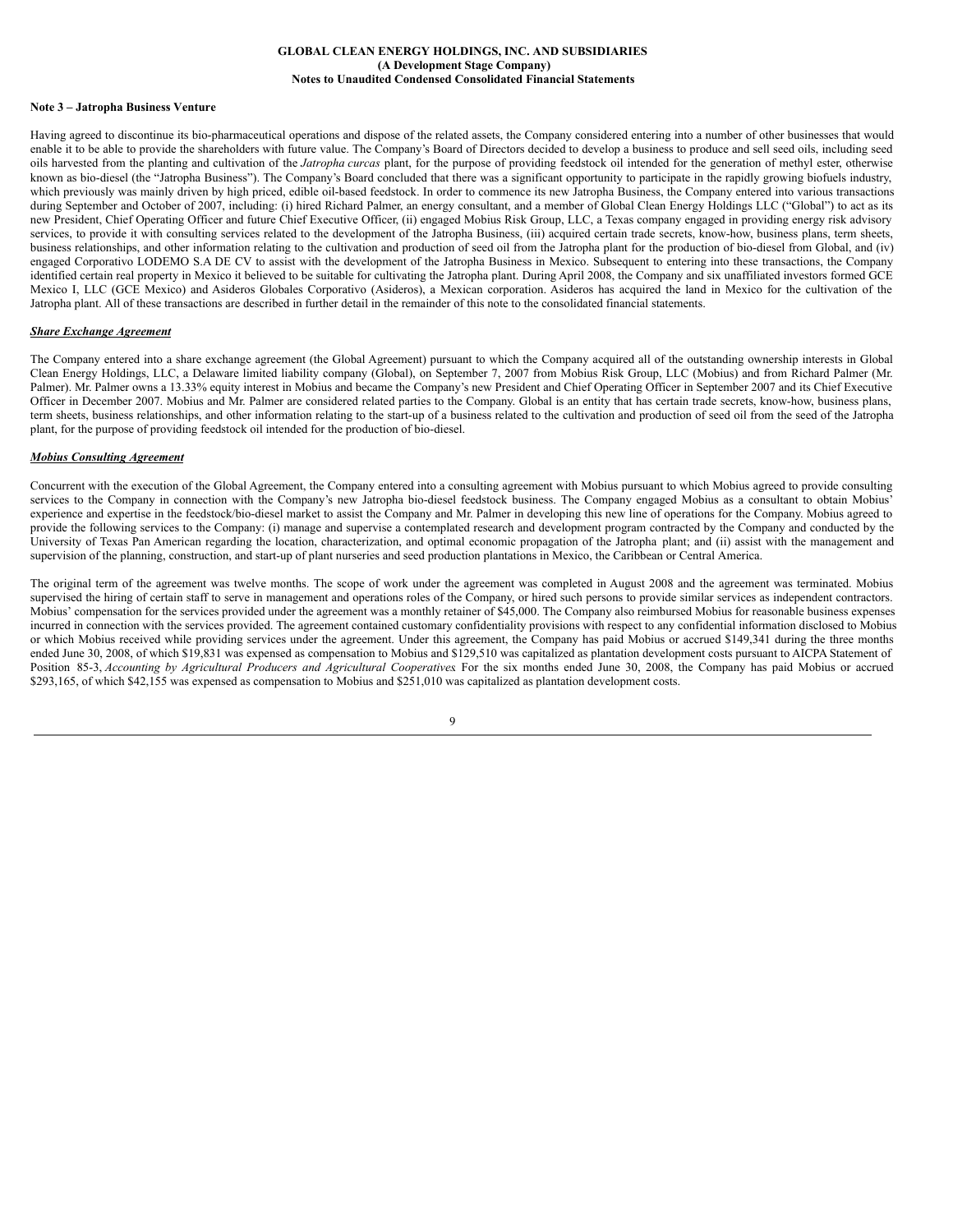### *LODEMO Agreement*

On October 15, 2007, the Company entered into a service agreement with Corporativo LODEMO S.A DE CV, a Mexican corporation (the LODEMO Group). The Company had decided to initiate its Jatropha Business in Mexico, and had identified parcels of land in Mexico to plant and cultivate Jatropha. In order to obtain all of the logistical and other services needed to operate a large-scale farming and transportation business in Mexico, the Company entered into the service agreement with the LODEMO Group, a privately held Mexican company with substantial land holdings, significant experience in diesel distribution and sales, liquids transportation, logistics, land development and agriculture.

Under the supervision of the Company's management, the LODEMO Group is or will be responsible for the establishment, development, and day-to-day operations of the Jatropha Business in Mexico, including the extraction of the oil from the Jatropha seeds, the delivery of the Jatropha oil to buyers, the purchase or lease of land in Mexico, the establishment and operation of one or more Jatropha nurseries, the clearing, planting and cultivation of the Jatropha fields, the harvesting of the Jatropha seeds, the operation of the Company's oil extraction facilities, and the logistics associated with the foregoing. Although the LODEMO Group is responsible for identifying and acquiring the farmland, ownership of the farmland or any lease thereto will be held directly by the Company or by a Mexican subsidiary of the Company. The LODEMO Group will be responsible for hiring and managing all necessary employees. All direct and budgeted costs of the Jatropha Business in Mexico will be borne by the Company.

The LODEMO Group provides the foregoing and other necessary services for a fee primarily based on the number of hectares of Jatropha under cultivation. The Company has agreed to pay the LODEMO Group a fixed fee per year of \$60 per hectare of land planted and maintained with minimum payments based on 10,000 hectares of developed land, to follow a planned planting schedule. The Agreement has a 20-year term but may be terminated earlier by the Company under certain circumstances. The LODEMO Group will also potentially receive incentive compensation for controlling costs below the annual budget established by the parties, production incentives for increased yield and a sales commission for biomass sales. Under this agreement, the Company has paid the LODEMO Group or accrued \$139,770 and \$567,961 during the three-month periods ended June 30, 2009 and 2008, respectively, all of which was capitalized as plantation development costs pursuant to AICPA Statement of Position 85-3, *Accounting by Agricultural Producers and Agricultural Cooperatives*. The Company has paid the LODEMO Group or accrued \$602,090 and \$670,444 during the six months ended June 30, 2009 and 2008, respectively. As of June 30, 2009, the Company owed \$190,113 of plantation development costs to the LODEMO Group. As of December 31, 2008, the Company had prepaid \$98,159 of plantation development costs to the LODEMO Group.

In June 2009, the scope of work previously performed by LODEMO was modified based upon certain labor functions being provided internally by the Company and by Asideros on a go-forward basis. The Company and LODEMO are currently in discussions regarding the appropriate compensation to be provided to LODEMO for services provided each month.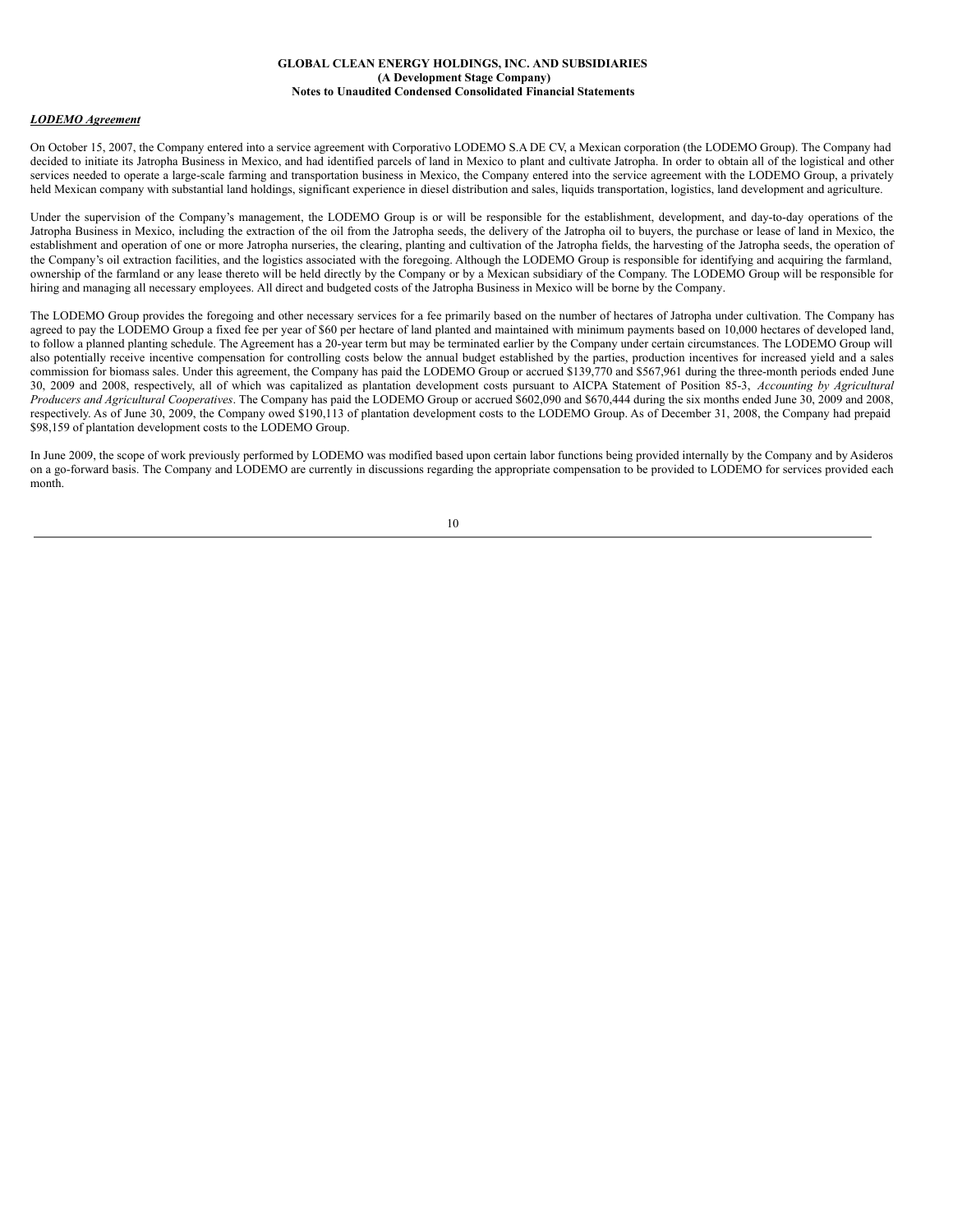# *GCE Mexico I, LLC and Asideros Globales Corporativo*

Effective April 23, 2008, the Company entered into a limited liability company agreement ("LLC Agreement") to form GCE Mexico I, LLC, a Delaware limited liability company (GCE Mexico), with six unaffiliated investors (collectively, the Investors). GCE Mexico was organized primarily to facilitate the acquisition of approximately 5,000 acres of farm land (the Jatropha Farm) in the State of Yucatan in Mexico to be used primarily for the (i) cultivation of *Jatropha curcas*, (ii) the marketing and sale of the resulting fruit, seeds, or pre-processed crude Jatropha oil, whether as biodiesel feedstock, biomass or otherwise, and (iii) the sale of carbon value, green fuel value, or renewable energy credit value (and other similar environmental attributes) derived from activities at the Jatropha Farm.

Under the LLC Agreement, the Company owns 50% of the issued and outstanding common membership units of GCE Mexico. The remaining 50% of the common membership units was issued to five of the Investors. The Company and the other owners of the common membership interest were not required to make capital contributions to GCE Mexico.

In addition, two of the Investors agreed to invest in GCE Mexico through the purchase of preferred membership units and through the funding of the purchase of land in Mexico. An aggregate of 1,000 preferred membership units were issued to these two Investors who each agreed to make capital contributions to GCE Mexico in installments and as required, to fund the development and operations of the Jatropha Farm. Total capital contributions of \$3,973,837 have been received by GCE Mexico from these Investors since the execution of the LLC Agreement. The LLC Agreement calls for additional contributions from the Investors, as requested by management and as required by the operation in 2009 and the following years. These Investors are entitled to earn a preferential 12% per annum cumulative compounded return on the cumulative balance of their preferred membership interest.

The two investors holding preferred membership units also directly funded the purchase of approximately 5,000 acres of land in the State of Yucatan in Mexico by the payment of \$2,051,282. The land was acquired in the name of Asideros and Asideros issued a mortgage in the amount of \$2,051,282 in favor of these two investors. The mortgage bears interest at the rate of 12% per annum, payable quarterly. The Board has directed that this interest shall continue to accrue until such time as the Board determines that there is sufficient cash flow to pay all accrued interest. The entire mortgage, including any unpaid interest, is due April 23, 2018.

According to the LLC Agreement, the net loss of GCE Mexico is allocated to the members according to the investment balances. Accordingly, since the common membership interest did not make a capital contribution, all of the losses have been allocated to the preferred membership interest. The noncontrolling interest presented in the accompanying consolidated balance sheet includes the carrying value of the preferred membership interests and of the common membership interests owned by the Investors, and excludes any common membership interest in GCE Mexico held by the Company.

### *Engagement of Investment Banking Firm*

On June 29, 2009, the Company engaged the services of Mercanti Securities, LLC, ("Mercanti"), to assist in the raising of additional capital on a joint venture basis. These funds will be used to establish additional Jatropha farms primarily on the Yucatan peninsula in Mexico. As compensation for this engagement, Mercanti or its designate were granted five year warrants to purchase 7,700,000 common shares of the Company at \$ 0.0325 per share. In addition, Mercanti would receive a cash success fee equal to 7.5% of the aggregate gross proceeds of any equity placement and an additional 7.5% of the aggregate gross proceeds of any equity placement payable in warrants.

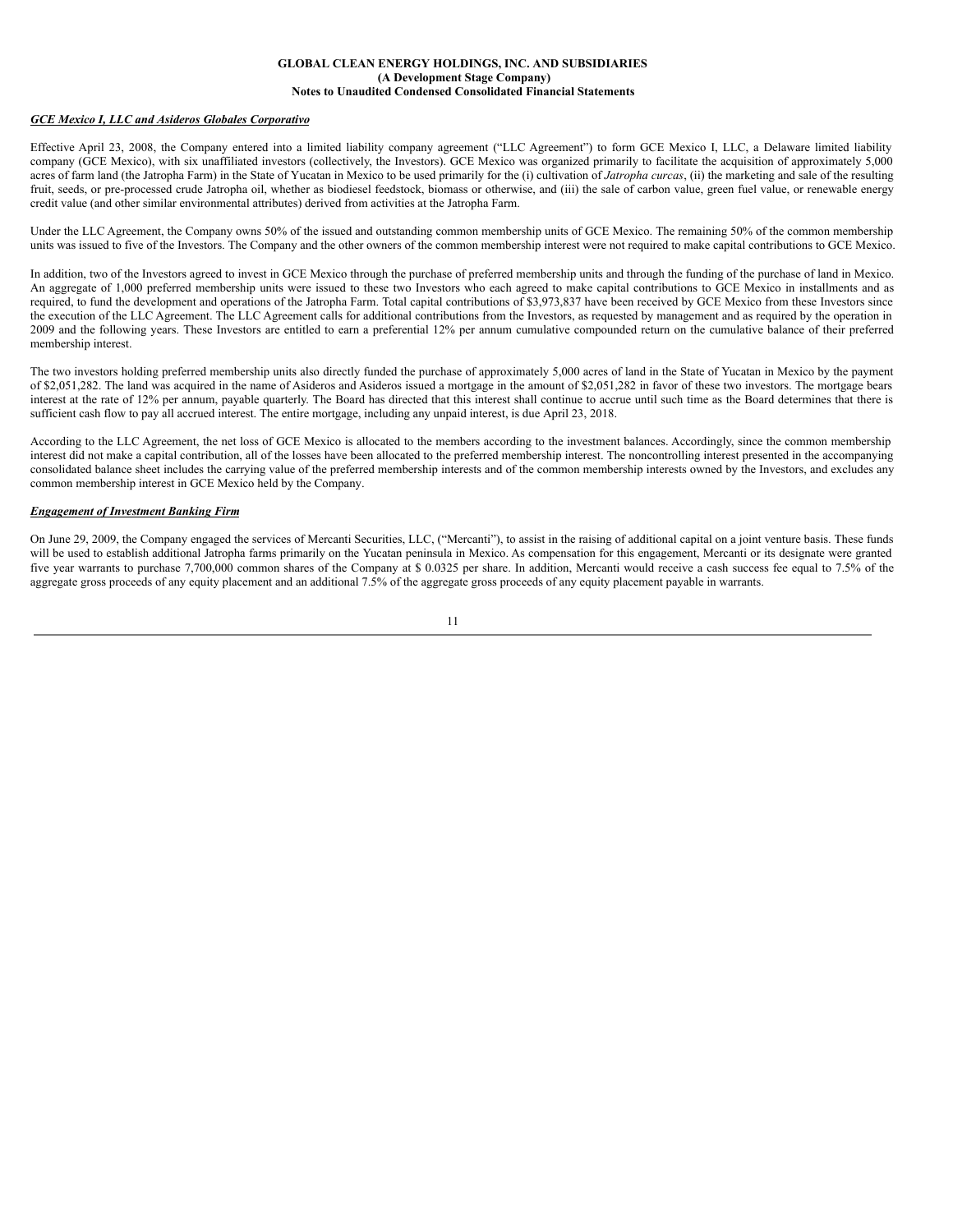# **Note 4 – Property and Equipment**

Property and equipment are as follows:

|                                    | <b>June 30,</b><br>2009 | December 31,<br>2008 |           |  |
|------------------------------------|-------------------------|----------------------|-----------|--|
| Land                               | $$2,051,282$ \$         |                      | 2,051,282 |  |
| Plantation development costs       | 3,086,643               |                      | 2,117,061 |  |
| Plantation equipment               | 645,876                 |                      | 509,037   |  |
| Office equipment                   | 10,993                  |                      | 10,993    |  |
|                                    |                         |                      |           |  |
| Total cost                         | 5,794,794               |                      | 4,688,373 |  |
| Less accumulated depreciation      | (48, 150)               |                      | (22, 296) |  |
|                                    |                         |                      |           |  |
| <b>Property and equipment, net</b> | \$5,746,644             |                      | 4,666,077 |  |

The Company has capitalized farming equipment and costs related to the development of land for farm use in accordance with AICPA Statement of Position 85-3,*Accounting by Agricultural Producers and Agricultural Cooperatives*. Plantation equipment is depreciated using the straight-line method over estimated useful lives of 5 to 15 years and is currently being capitalized as part of plantation development costs. Plantation development costs are not currently being depreciated. Upon completion of the plantation development, development costs having a limited life and intermediate-life plants that have growth and production cycles of more than one year will be depreciated over the useful lives of the related assets.

Commencing in June 2008, Asideros purchased certain equipment for purposes of rapidly clearing the land, preparing the land for planting, and actually planting the Jatropha trees. The land, plantation development costs, and plantation equipment are located in Mexico.

# **Note 5 – Accrued Payroll and Payroll Taxes**

A substantial portion of accrued payroll and payroll taxes relates to unpaid compensation for officers and directors that are no longer affiliated with the Company. Accrued payroll taxes will become due upon payment of the related accrued compensation. Accrued payroll and payroll taxes are composed of the following:

|                                                          |    | <b>June 30.</b><br>2009 | December 31,<br>2008 |           |
|----------------------------------------------------------|----|-------------------------|----------------------|-----------|
| Former Chief Executive Officer, resigned 2007, including |    |                         |                      |           |
| \$500,000 under the Release and Settlement Agreement     | S. | 570.949                 | S.                   | 570,949   |
| Other former Officers and Directors                      |    | 311.200                 |                      | 311,200   |
| Accrued payroll taxes on accrued compensation to         |    |                         |                      |           |
| former officers and directors                            |    | 38,510                  |                      | 38,510    |
| Accrued payroll, vacation, and related payroll taxes     |    |                         |                      |           |
| for current officers                                     |    | 461,985                 |                      | 238,149   |
|                                                          |    |                         |                      |           |
| Accrued payroll and payroll taxes                        |    | 1,382,644               |                      | 1,158,808 |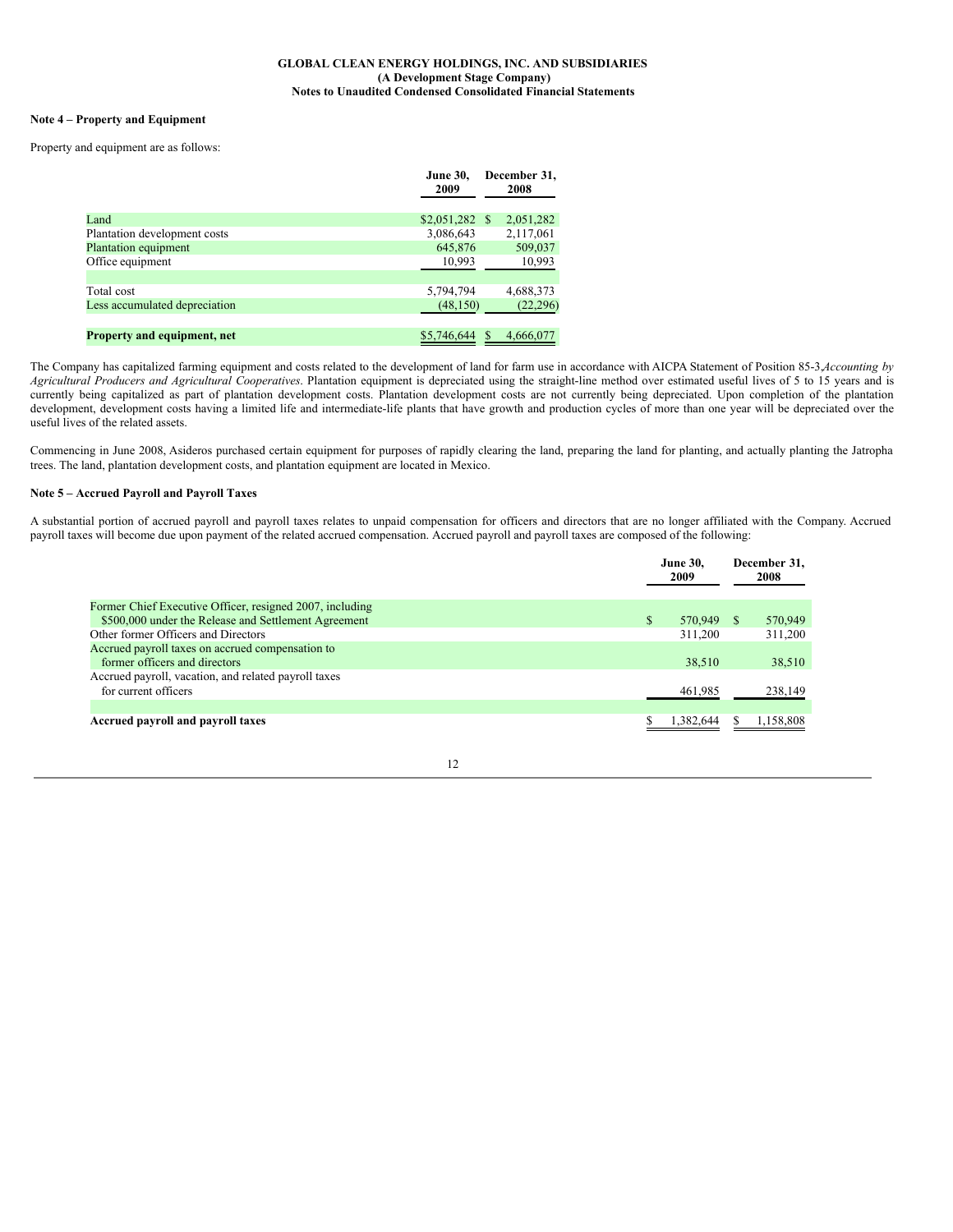On August 31, 2007, the Company entered into a Release and Settlement Agreement with Judy Robinett, the Company's then-current Chief Executive Officer. Under the agreement, Ms. Robinett agreed to, among other things, assist the Company in the sale of its legacy assets and complete the preparation and filing of the delinquent reports to the Securities and Exchange Commission. Under the agreement, Ms. Robinett agreed to (i) forgive her potential right to receive \$1,851,805 in accrued and unpaid compensation, unaccrued and pro-rata bonuses, and severance pay and (ii) the cancellation of stock options to purchase 14,000,000 shares of common stock at an exercise price of \$0.02 per share. In consideration for her services, the forgiveness of the foregoing cash payments, the cancellation of the stock options, and settlement of other issues, the Company agreed to, among other things, to pay Ms. Robinett \$500,000 upon the receipt of the cash payment under the agreement to sell the SaveCream Assets to Eucodis Pharmaceuticals Forschungs und Entwicklungs GmbH. Pursuant to this agreement, Ms. Robinett resigned on December 21, 2007.

# **Note 6 – Secured Promissory Note**

In order to fund ongoing operations pending closing of the sale of the SaveCream Assets, the Company entered into a loan agreement with, and issued a promissory note in favor of, Mercator Momentum Fund III, L.P. (Mercator) in September 2007. At that time, Mercator, along with two other affiliates, owned all of the issued and outstanding shares of the Company's Series A Convertible Preferred Stock. Late in 2008, Mercator was dissolved and the promissory note was distributed to the former limited partners of Mercator. During the three months ended March 31, 2009, the note holders agreed to extend the due date of the note to July 2009 in exchange for increasing the principal balance of the note by \$15,000 and increasing the interest rate by 2%. At June 30, 2009, the principal balance of the note is \$475,000 and the note bears interest at 10.68%. This note has been further extended under the same terms until January 31, 2010. The loan is secured by a lien on all of the assets of the Company.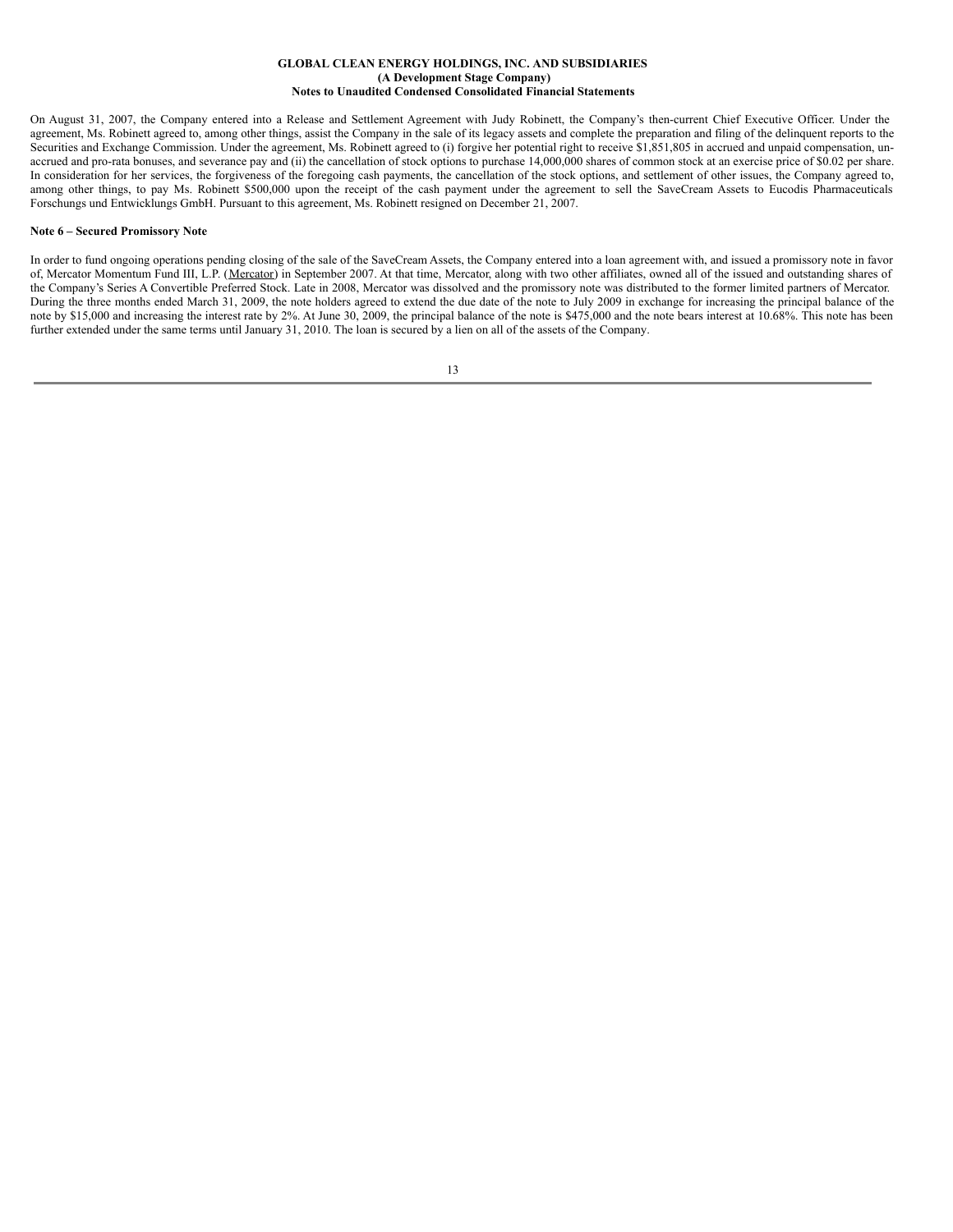# **Note 7 – Changes in Equity (Deficit)**

A summary of the composition of Equity (Deficit) of the Company at June 30, 2009 and 2008, and the changes during the six months then ended is presented in the following table:

|                                                                   | <b>Total Global Clean</b><br>Holdings, Inc.<br>stockholders'<br>equity (deficit) |                                             |               | Noncontrolling<br>interest |    | Total equity<br>(deficit) |
|-------------------------------------------------------------------|----------------------------------------------------------------------------------|---------------------------------------------|---------------|----------------------------|----|---------------------------|
| Balance at December 31, 2008                                      | \$                                                                               | (5,948,575)                                 | <sup>\$</sup> | 1,962,022                  | \$ | (3,986,553)               |
| Issuance of common stock                                          |                                                                                  | 50,000                                      |               |                            |    | 50,000                    |
| Capital contribution from noncontrolling interest                 |                                                                                  |                                             |               | 1,558,686                  |    | 1,558,686                 |
| Share-based compensation                                          |                                                                                  | 386,215                                     |               |                            |    | 386,215                   |
| Accrual of preferential return for the noncontrolling interest    |                                                                                  |                                             |               | (201,690)                  |    | (201,690)                 |
| Net loss                                                          |                                                                                  | (715,500)                                   |               | (338, 533)                 |    | (1,054,033)               |
|                                                                   |                                                                                  |                                             |               |                            |    |                           |
| Balance at June 30, 2009                                          |                                                                                  | (6,227,860)                                 | \$            | 2,980,485                  |    | (3,247,375)               |
|                                                                   |                                                                                  | <b>Total Global Clean</b><br>Holdings, Inc. |               |                            |    |                           |
|                                                                   |                                                                                  | stockholders'<br>equity (deficit)           |               | Noncontrolling<br>interest |    | Total equity<br>(deficit) |
| Balance at December 31, 2007                                      | \$                                                                               | $(7,034,431)$ \$                            |               | ÷.                         | \$ | (7,034,431)               |
| Reclassification of financial instrument to equity                |                                                                                  | 2,161,045                                   |               |                            |    | 2,161,045                 |
| Capital contribution from noncontrolling interest                 |                                                                                  |                                             |               | 957,191                    |    | 957,191                   |
| Share-based compensation                                          |                                                                                  | 246,790                                     |               |                            |    | 246,790                   |
| Accrual of preferential return for the noncontrolling interest    |                                                                                  |                                             |               | (21, 377)                  |    | (21, 377)                 |
| Issuance of warrants in connection with amendment of note payable |                                                                                  | 36,369                                      |               |                            |    | 36,369                    |
| Net loss                                                          |                                                                                  | (1,258,296)                                 |               | (84, 153)                  |    | (1,342,449)               |
| Balance at June 30, 2008                                          |                                                                                  | (5,848,523)                                 |               | 851,661                    |    | (4,996,862)               |

#### *Financial Instrument*

Prior to January 29, 2008, the Company was unable to guarantee that there would be enough shares of authorized common stock to settle certain "freestanding instruments" arising from warrants attached to convertible preferred stock or other sources. Accordingly, the warrants were measured at their fair value and recorded as a liability in the financial statements characterized as a "Financial Instrument". As of January 29, 2008, the fair value of this liability was recorded at \$2,161,045. On January 29, 2008, the shareholders of the Company approved an increase in the number of authorized shares of common stock from 250 million to 500 million. Consequently, as the result of this amendment to the Company's Articles of Incorporation, the Company was then able to settle all 'freestanding instruments". Accordingly, the Company reclassified the liability, characterized in the financial statements as "Financial Instrument" to permanent equity in January 2008.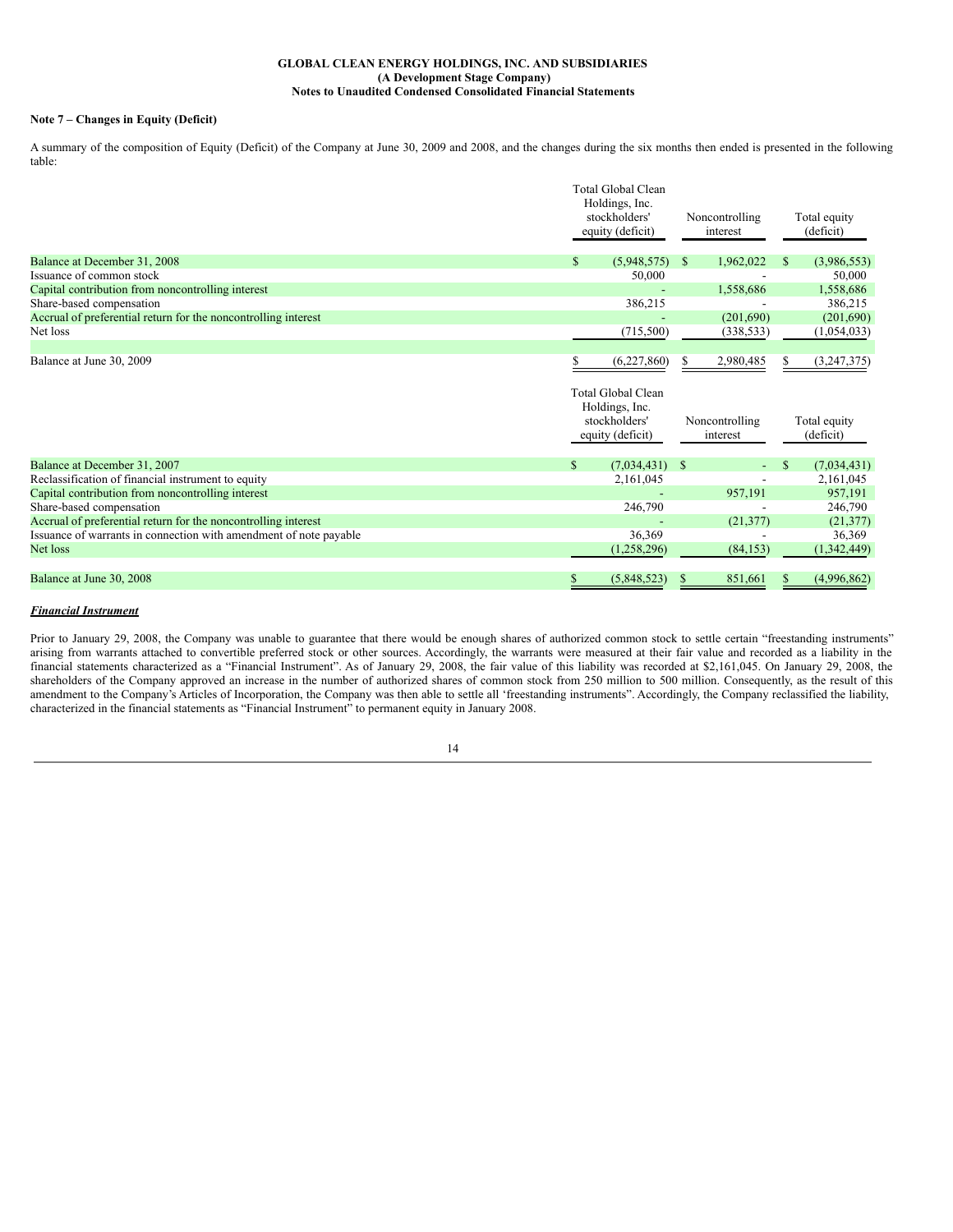# *Common Stock*

During the three months ended June 30, 2009, the Company issued 2,500,000 shares of stock for \$50,000, or \$0.02 per share.

#### **Note 8 – Stock Options and Warrants**

The Company has two incentive stock option plans wherein 24,000,000 shares of the Company's common stock are reserved for issuance there under. The Company granted stock options during the six months ended June 30, 2008 to acquire 4,500,000 million shares of the Company's common stock to the new Executive Vice-President and Chief Financial Officer. During the six months ended June 30, 2009, the Company issued compensation-based stock warrants to an investment banking firm to acquire 7,700,000 shares of the Company's common stock at \$0.0325 per share. No income tax benefit has been recognized for share-based compensation arrangements. The Company has recognized plantation development costs totaling \$124,565 related to a liability that was satisfied by the issuance of warrants in 2008. Otherwise, no share-based compensation cost has been capitalized in the balance sheet.

A summary of the status of options and compensation-based warrants at June 30, 2009, and changes during the six months then ended is presented in the following table:

|                                  | <b>Shares</b><br>Under<br>Option |               | Weighted<br>Average<br><b>Exercise</b><br>Price | Weighted<br>Average<br>Remaining<br>Contractual<br>Life | Aggregate<br><b>Intrinsic</b><br>Value |  |
|----------------------------------|----------------------------------|---------------|-------------------------------------------------|---------------------------------------------------------|----------------------------------------|--|
| Outstanding at December 31, 2008 | 52,159,083                       | <sup>S</sup>  | 0.03                                            |                                                         |                                        |  |
| Granted                          | 7,700,000                        |               | 0.03                                            |                                                         |                                        |  |
| Expired                          |                                  |               |                                                 |                                                         |                                        |  |
|                                  |                                  |               |                                                 |                                                         |                                        |  |
| Outstanding at June 30, 2009     | 59,859,083                       | <sup>\$</sup> | 0.03                                            | 5.8 years $$$                                           | 105,380                                |  |
|                                  |                                  |               |                                                 |                                                         |                                        |  |
| Exercisable at June 30, 2009     | 59,684,083                       | \$            | 0.03                                            | 5.8 years $$$                                           | 105,380                                |  |

At June 30, 2009, options to acquire 80,000 shares of common stock have no stated contractual life. The fair value of other stock option grants and compensation-based warrants is estimated on the date of grant or issuance using the Black-Scholes option pricing model. The weighted-average fair value of compensation-based warrants issued during the six months ended June 30, 2009 was \$0.013. The weighted-average assumptions used for the compensation-based warrants issued during the six months ended June 30, 2009 were risk-free interest rate of 2.5%, volatility of 150%, expected life of 5.0 years, and dividend yield of zero. The weighted-average fair value of stock options granted during the six months ended June 30, 2008 was \$0.042. The weighted-average assumptions used for these options granted during the six months ended June 30, 2008 were risk-free interest rate of 2.4%, volatility of 127%, expected life of 5.2 years, and dividend yield of zero. The assumptions employed in the Black-Scholes option pricing model include the following. The expected life of stock options represents the period of time that the stock options granted are expected to be outstanding prior to exercise. The expected volatility is based on the historical price volatility of the Company's common stock. The risk-free interest rate represents the U.S. Treasury constant maturities rate for the expected life of the related stock options. The dividend yield represents anticipated cash dividends to be paid over the expected life of the stock options.

Effective April 22, 2009, the Board of Directors approved the following changes in compensation for the members of the board of directors and for the executive officers:

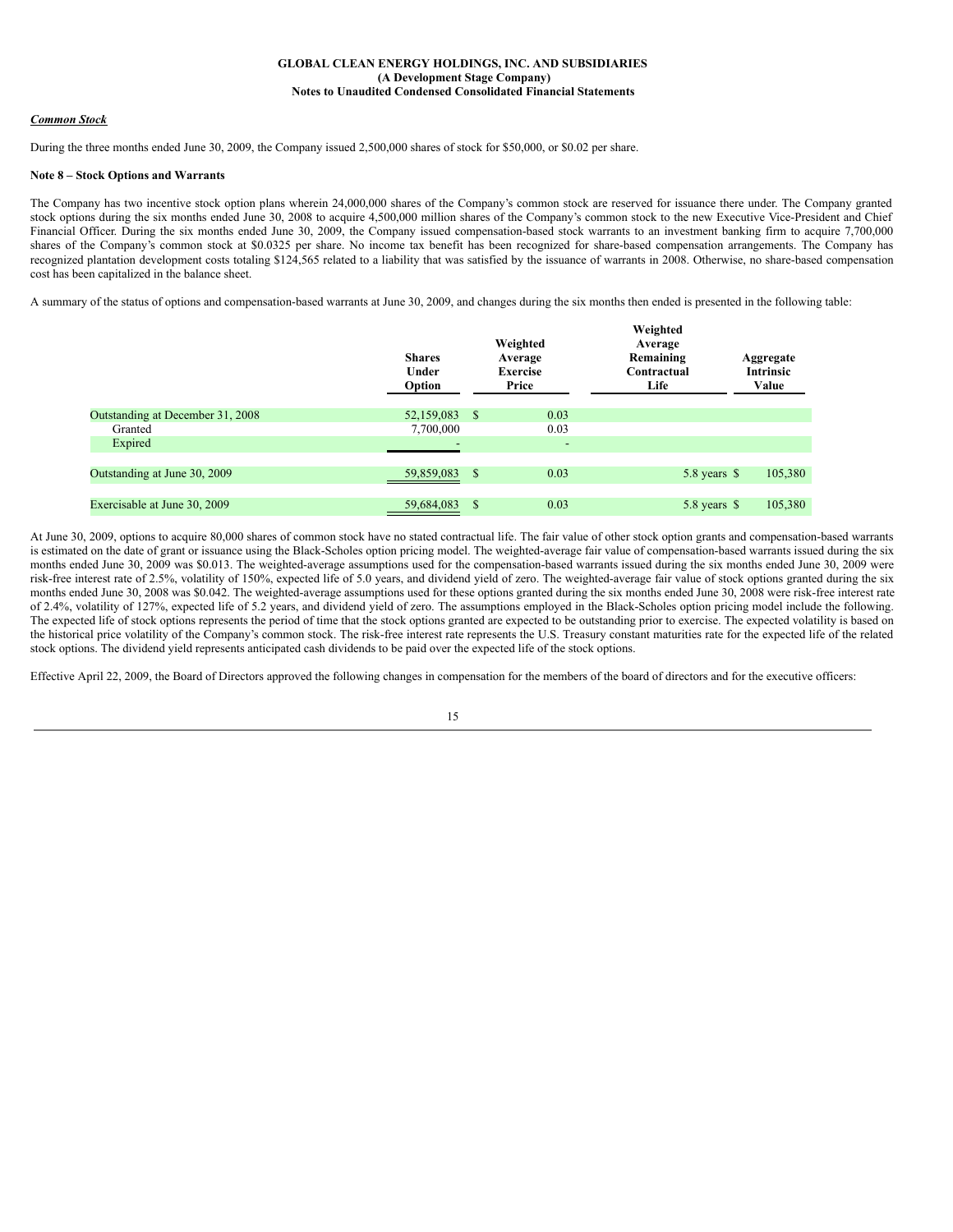- · Options will be granted to each non-employee member of the Board of Directors to purchase 500,000 shares of the Company's common stock commencing July 1, 2009 and annually thereafter on July 1 of each successive year. The exercise price of the options will be at fair market value, as determined by the closing price of the Company's common stock on the day prior to the grant. The options will have a term of five years until expiration. The options will vest and become exercisable in equal monthly installments.
- Approved the release of 652,503 shares of common stock to Richard Palmer, the Company's Chief Executive Officer. These shares were previously part of the shares from the share exchange agreement to acquire Global Clean Energy Holdings, LLC in September 2007 that were being held in escrow pending the achievement of certain market-related milestones. Mr. Palmer was also awarded the immediate vesting of options to purchase twelve million shares of the Company's common stock previously granted. These options were originally granted under the employment agreement with Mr. Palmer in September 2007 with vesting originally contingent upon the achievement of certain market-capitalization milestones. The exercise price of these options remained unchanged at \$0.03 per share and the term remained unchanged at five years from the date of employment.
- · Approved the immediate vesting of options to purchase 2.5 million shares of the Company's common stock held by Bruce Nelson, the Company's Chief Financial Officer. These options were originally granted under the employment agreement with Mr. Nelson in March 2008 with vesting originally contingent upon the achievement of certain market-capitalization milestones. The exercise price of these options remained unchanged at \$0.05 per share and the term remained unchanged at five years from the date of employment.
- Approved the immediate vesting of options to purchase an additional one million shares of the Company's common stock held by Mr. Nelson. These options were originally granted under the employment agreement with Mr. Nelson in March 2008 with vesting scheduled for June 2009 through March 2010. The exercise price of these options remained unchanged at \$0.05 per share and the term remained unchanged at five years from the date of employment.

These modifications accelerated the vesting of the affected options and accelerated the release of the affected common stock held in escrow, which resulted in the acceleration of the recognition of the remainder of share-based compensation related to these options and common stock held in escrow. Share-based compensation recorded during the three months and six months ended June 30, 2009 were \$326,331 and \$386,215, respectively, and is included in general and administrative expense. Share-based compensation recorded during the three months and six months ended June 30, 2008 were \$167,081 and \$246,790, respectively, and is included in general and administrative expense. As of June 30, 2009, there is approximately \$10,000 of unrecognized compensation cost related to stock-based payments that will be recognized during the three months ending September 30, 2009.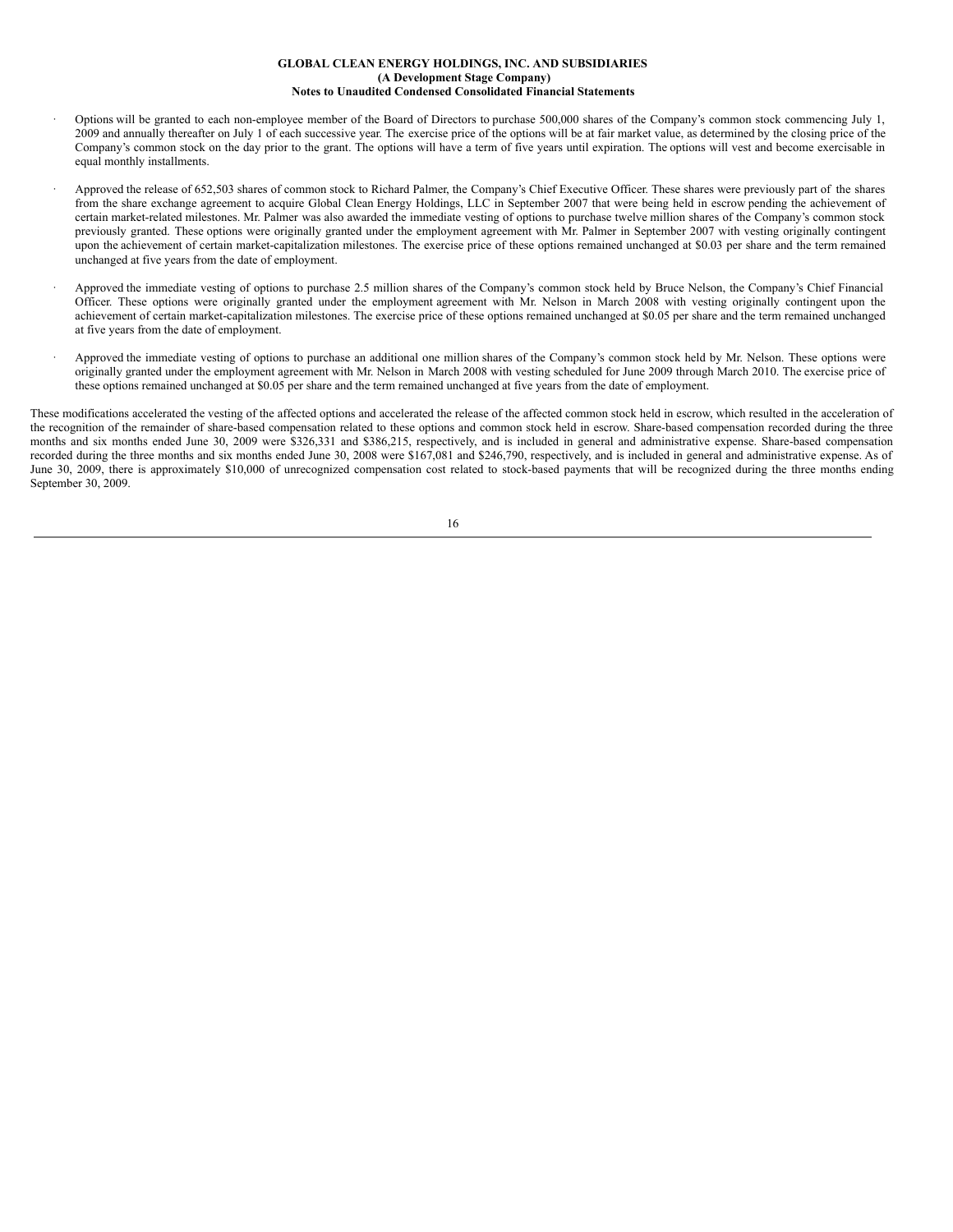# *Stock Warrants*

A summary of the status of the warrants outstanding at June 30, 2009, and changes during the six months then ended is presented in the following table:

|                                  | <b>Shares</b><br>Under<br>Warrant | Weighted<br>Average<br><b>Exercise</b><br>Price |
|----------------------------------|-----------------------------------|-------------------------------------------------|
| Outstanding at December 31, 2008 | 29,742,552 \$                     | 0.01                                            |
| Issued                           |                                   |                                                 |
| Expired                          |                                   |                                                 |
|                                  |                                   |                                                 |
| Outstanding at June 30, 2009     | 29,742,552 \$                     | 0.01                                            |

#### **Note 9 – Discontinued Operations**

Prior to 2007, the Company was a developmental-stage bio-pharmaceutical company engaged in the research, validation, development and ultimate commercialization of two drugs known as MDI-P and SaveCream. The Board evaluated the value of its developmental stage drug candidates and in March 2007, the Board determined that the best course of action was to discontinue further development of these drug candidates and sell these technologies. MDI-P was a drug candidate being developed as an anti-infective treatment for bacterial infections, viral infections and fungal infections. In August 2007, the Company sold the MDI-P related assets.

SaveCream is a drug candidate that the Company was developing to reduce breast cancer tumors. From March of 2007 through July of 2008, the Company entered into various agreements with Eucodis Pharmaceuticals Forschungs und Entwicklungs GmbH, an Austrian company (Eucodis) related to the sale of the SaveCream assets. Eucodis entered into a binding letter of intent in March 2007 and later entered into a sale and purchase agreement in July 2007. The sale and purchase agreement was approved by the Company's shareholders in January 2008. Ultimately, all discussions and agreements with Eucodis were terminated in July 2008 due to their inability to obtain their own financing and their failure to close the sale. However, the principal officer of Eucodis has agreed to continue to work with the Company in connection with the sale of the Company's legacy assets.

The Company has engaged investment banking firms to expedite the sale of the SaveCream asset. The Company continues to seek interested parties that may purchase the asset. However, the recent contraction of the capital markets has negatively impacted the abilities for several potential purchasers to consummate a purchase. Although, management is continuing to take steps to market and sell the SaveCream assets to potential buyers, no assurance can be given that this sale will actually be completed in the near future, or ever. Due to the inability of the investment bankers to facilitate a sales transaction of the asset, the Company has terminated the engagement of the investment banking firms.

Pursuant to accounting rules for discontinued operations, the Company has classified all revenue and expense related to the operations, assets, and liabilities of its biopharmaceutical business as discontinued operations. For all periods prior to March 2007, the Company has reclassified all revenue and operating expenses to discontinued operations, except for estimated general corporate overhead, because all of its operations related to the discontinued technologies. For the three months and six months ended June 30, 2009 and 2008, the Income (Loss) from Discontinued Operations principally consists of foreign currency transaction gains and losses related to current liabilities associated with the discontinued operations that are denominated in euros. The Company has not recorded any gain or loss through June 30, 2009 associated with the planned sale of the SaveCream assets.

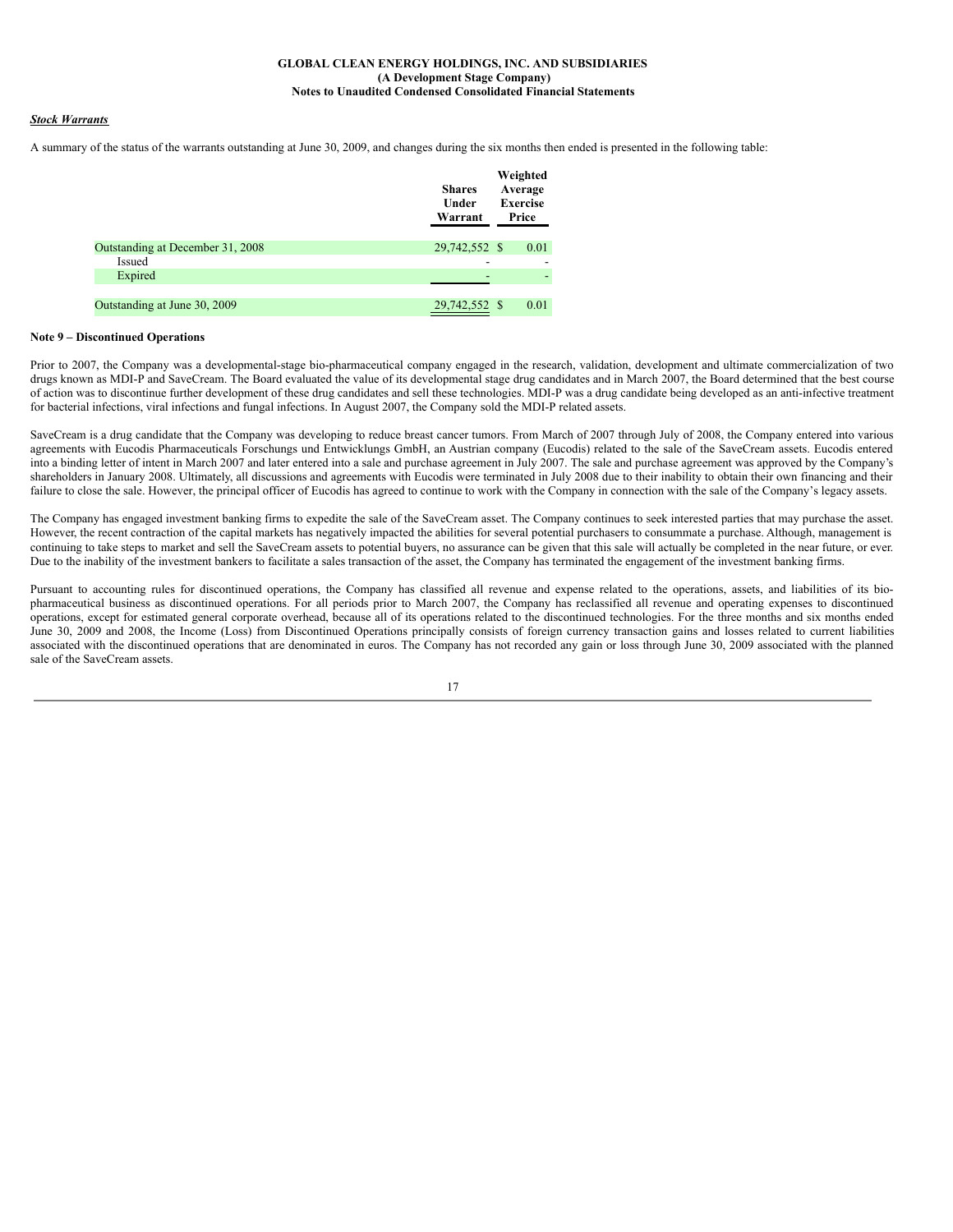#### **Note 10 – Subsequent Event**

#### *Acquisition of Jatropha Farm in Belize*

On October 29, 2008, the Company entered into a Stock Purchase Agreement with the four shareholders of Technology Alternatives Limited (TAL), a company formed under the Laws of Belize. TAL owns and operates a 400 acre farm in subtropical Belize, Central America, which is currently producing Jatropha. TAL has also been performing plant science research and has been providing technical advisory services for propagation of Jatropha for a number of years.

The shareholders of TAL are unaffiliated persons residing in the United Kingdom. Pursuant to the Stock Purchase Agreement, the Company will acquire 100% of the issued and outstanding shares of TAL for common stock in the Company, thereby making TAL a wholly-owned subsidiary of the Company. On July 2, 2009, the Company consummated the acquisition of TAL by issuing 8,952,757 shares of its common stock in exchange for all of the outstanding shares of TAL.

The selling shareholders had previously made loans to TAL to fund its operations. As of October 29, 2008 in the transaction originally contemplated by the Stock Purchase Agreement, the remaining outstanding balance of these loans, in the aggregate, was determined to be \$453,611. To reflect the current value of TAL, these notes were reduced to \$303,611 at closing. At the closing, the promissory notes evidencing these loans were replaced by new promissory notes issued by TAL to the selling shareholders. The new notes have the following terms: (i) Interest free for 90 days; (ii) Interest accrues at an annual rate of 8% per annum commencing on the 91st day after the issuance of the notes; (iii) Interest accrues until maturity; (iv) The entire remaining unpaid balance of the notes is due and payable six months following the consummation of the transaction; (v) TAL and/or the Company may prepay the notes at any time without penalty, and the Company is required to prepay the notes if and when it receives future funding in an amount that, in the Company's reasonable discretion, is sufficient to permit the prepayment of the notes without adversely affecting the Company's operations or financial condition. The new notes are secured by the deed of legal mortgage on the 400 acre farm owned by TAL. Accordingly, in the event that TAL defaults under the notes, the selling shareholders will have the right to foreclose on the 400 acre Jatropha farm.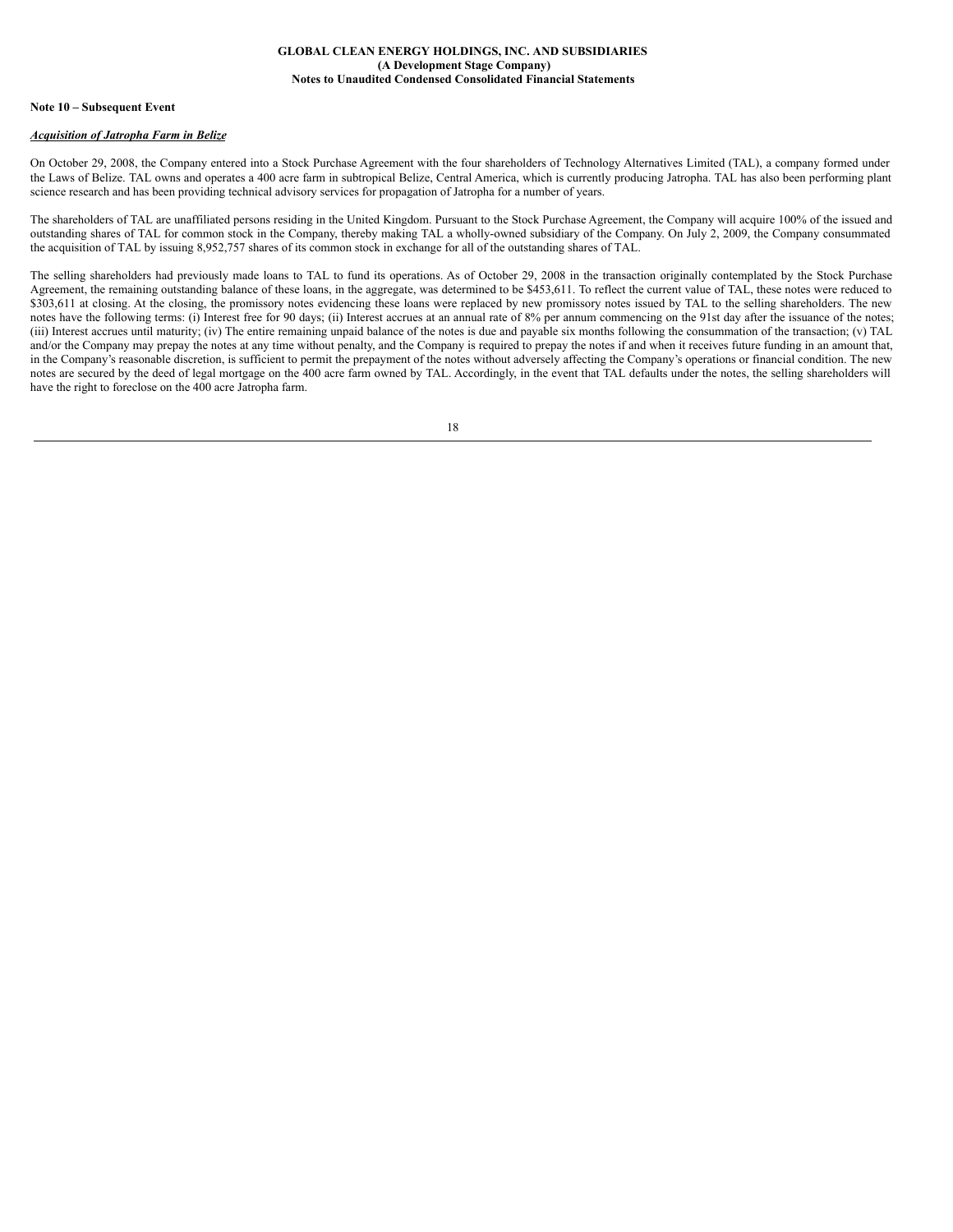#### **ITEM 2. MANAGEMENTS' DISCUSSION AND ANALYSIS OF FINANCIAL CONDITION AND RESULTS OF OPERATIONS**.

This Report, including any documents which may be incorporated by reference into this Report, contains "Forward-Looking Statements" within the meaning of Section 27A of the Securities Act of 1933, as amended, and Section 21E of the Securities Exchange Act of 1934, as amended. All statements other than statements of historical fact are "Forward-Looking Statements" for purposes of these provisions, including our plans to cultivate, produce and market non-food based feedstock for applications in the biofuels market, any projections of revenues or other financial items, any statements of the plans and objectives of management for future operations, any statements concerning the proposed sale of our legacy medical asset, any statements concerning proposed new products or services, any statements regarding future economic conditions or performance, and any statements of assumptions underlying any of the foregoing. All Forward-Looking Statements included in this document are made as of the date hereof and are based on information available to us as of such date. We assume no obligation to update any Forward-Looking Statement. In some cases, Forward-Looking Statements can be identified by the use of terminology such as "may," "will," "expects," "plans," "anticipates," "intends," "believes," "estimates," "potential," or "continue," or the negative thereof or other comparable terminology. Although we believe that the expectations reflected in the Forward-Looking Statements contained herein are reasonable, there can be no assurance that such expectations or any of the Forward-Looking Statements will prove to be correct, and actual results could differ materially from those projected or assumed in the Forward-Looking Statements. Future financial condition and results of operations, as well as any Forward-Looking Statements are subject to inherent risks and uncertainties, including any other factors referred to in our press releases and reports filed with the Securities and Exchange Commission. All subsequent Forward-Looking Statements attributable to the company or persons acting on its behalf are expressly qualified in their entirety by these cautionary statements. Additional factors that may have a direct bearing on our operating *results are described under "Risk Factors" and elsewhere in this report.*

#### **Introductory Comment**

Throughout this Quarterly Report on Form 10-Q, the terms "we," "us," "our," "our company," and "Company" refer to Global Clean Energy Holdings, Inc., a Utah corporation, and, unless the context indicates otherwise, also includes the following subsidiaries: (i) MDI Oncology, Inc., a Delaware corporation, (ii) Global Clean Energy Holdings LLC, a Delaware limited liability company, and (iii) Asideros Globales Corporativo, a corporation organized under the laws of Mexico. Effective July 2, 2009, Global Clean Energy Holdings, Inc. purchased all of the capital stock of Technology Alternatives Limited. Since the foregoing acquisition was consummated after the last day of the June 30, 2009 fiscal quarter, no financial information of Technology Alternatives Limited is included in this report.

#### Global Clean Energy Holdings, Inc. is not related to, or affiliated in any manner with "Global Clean Energy, Inc." Readers are cautioned to confirm the entity **that they are evaluating or in which they are making an investment before completing any such investment.**

#### **Overview**

Prior to 2007, Global Clean Energy Holdings, Inc. was a developmental-stage bio-pharmaceutical company, known as Medical Discoveries, Inc., that was engaged in the research, validation and development of two drugs. As more fully described in this report, during 2007 our Board of Directors determined that we could no longer fund the development of our two drug candidates and could not obtain additional funding for these drug candidates. Accordingly, the Board decided to sell our two drug candidates and to develop a new business in the rapidly expanding business of renewable alternative energy sources. As a result, our future business plan, and our current principal business activities include the planting, cultivation, harvesting and processing of inedible plant feedstock to generate seed oils and biomass for use in the biofuels industry, including the production of bio-diesel.

# **Organizational History**

This company was incorporated under the laws of the State of Utah on November 20, 1991. Effective as of August 6, 1992, this company merged with and into WPI Pharmaceutical, Inc., a Utah corporation. Pursuant to merger, the name of this company was changed to Medical Discoveries, Inc. WPI was incorporated under the laws of the State of Utah on February 22, 1984 under the name Westport Pharmaceutical, Inc. On January 29, 2008, our shareholders approved the change of our corporate name, and on that date we amended our name to "Global Clean Energy Holdings, Inc." to reflect our new focus on the bio-diesel alternative energy market.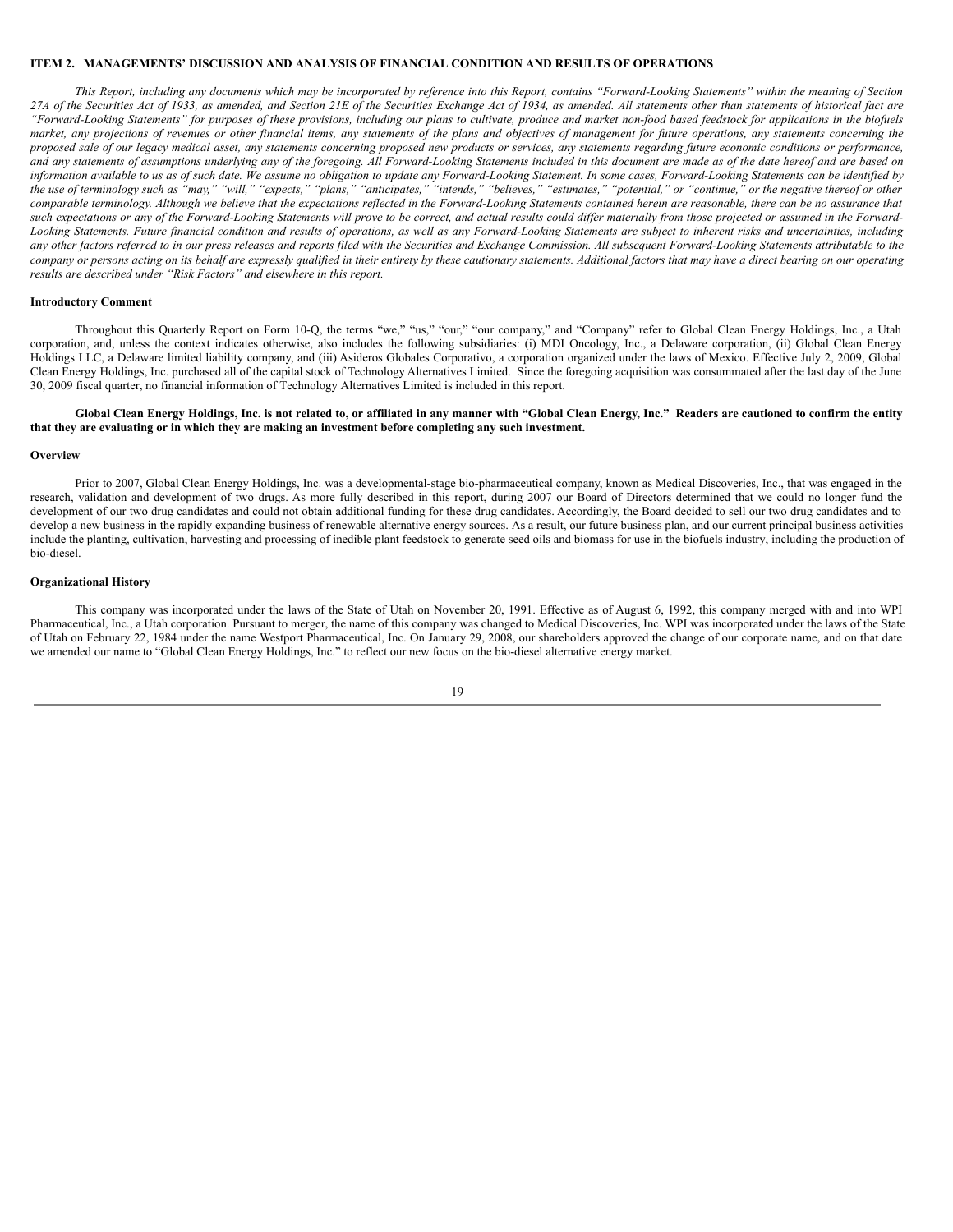On March 22, 2005, we formed MDI Oncology, Inc., a Delaware corporation, as a wholly owned subsidiary to acquire certain breast cancer intellectual property assets from the liquidation estate of Savetherapeutics, A.G.

#### **Transition to new Business**

Until 2007, we were a developmental-stage bio-pharmaceutical company engaged in the research, validation, and development of two drugs we referred to as MDI-P and SaveCream. Both of these drugs were under development, and had not been approved by the U.S. Food and Drug Administration (FDA). The total cost to develop these two drugs, and to receive the approval from the FDA, would have cost many millions of dollars and taken many more years.

Early in 2007, our Board of Directors determined that we could no longer fund the development of our two drug candidates and that we could not obtain additional funding for these drug candidates. Our Board also evaluated the value of the SaveCream drug candidate that was being co-developed with Eucodis Pharmaceuticals Forschungs – und Entwicklungs GmbH, an Austrian company later known as Eucodis Pharmaceuticals GmbH ("Eucodis"), and the return we could expect for our shareholders, and determined that the highest value for this drug candidate could be realized through a sale of that drug candidate to Eucodis. Accordingly, our Board sought to maximize the return from these assets through their sale.

On July 6, 2007, we entered into an agreement with Eucodis to sell SaveCream, and on January 29, 2008, our shareholders approved the sale of the SaveCream asset to Eucodis. However, Eucodis was unable to complete the purchase of the assets, and our agreement to sell the SaveCream assets to Eucodis expired. We are currently still trying to sell our SaveCream technologies and other medical technologies.

Having decided to dispose of the foregoing assets, our Board decided to develop a business in the alternative energy market as a producer of biofuels. Accordingly, our new goal is to produce and sell seed oils, including seeds oils harvested from the planting and cultivation of *Jatropha curcas* plant, for the purpose of providing feedstock oil used for the generation of methyl ester, otherwise known as bio-diesel (the "Jatropha Business"). In connection with commencing our new Jatropha Business, effective September 7, 2007, we (i) hired Richard Palmer, an energy consultant, and a member of Global Clean Energy Holdings LLC ("Global LLC") to act as the our new President, Chief Operating Officer and future Chief Executive Officer, (ii) engaged Mobius Risk Group, LLC, a Texas company engaged in providing energy risk advisory services, to provide us with consulting services related to the development of the Jatropha Business, and (iii) acquired certain trade secrets, know-how, business plans, term sheets, business relationships, and other information relating to the cultivation and production of seed oil from the Jatropha plant for the production of bio-diesel from Global LLC.

Effective April 23, 2008, we entered into a limited liability company agreement ("LLC Agreement") for GCE Mexico I, LLC, a Delaware limited liability company ("GCE Mexico"), with six other unaffiliated persons (collectively, "Unaffiliated Members"). GCE Mexico was organized primarily to acquire approximately 5,000 acres of farm land (the "Jatropha Farm") in the State of Yucatan in Mexico to be used primarily for the (i) cultivation of *Jatropha curcas* , (ii) the marketing and sale of the resulting fruit, seeds, or pre-processed crude Jatropha oil, whether as biodiesel feedstock, biomass or otherwise, and (iii) the sale of carbon value, green fuel value, or renewable energy credit value (and other similar environmental attributes) derived from activities at the Jatropha Farm.

Under the LLC Agreement, we own 50% of the issued and outstanding common membership units of GCE Mexico. The remaining 50% in common membership units were issued to the Unaffiliated Members. In addition, an aggregate of 1,000 preferred membership units were issued to two Unaffiliated Members ("Preferred Members") who have, through June 30, 2009, contributed \$3,973,837 to the capital of the GCE Mexico. The Preferred Members are entitled to earn a preferential 12% per annum cumulative compounded return on the balance of their preferred membership interest. The capital contributions have been used to fund the development and operations of the Jatropha Farm. We are not required to make capital contributions to GCE Mexico.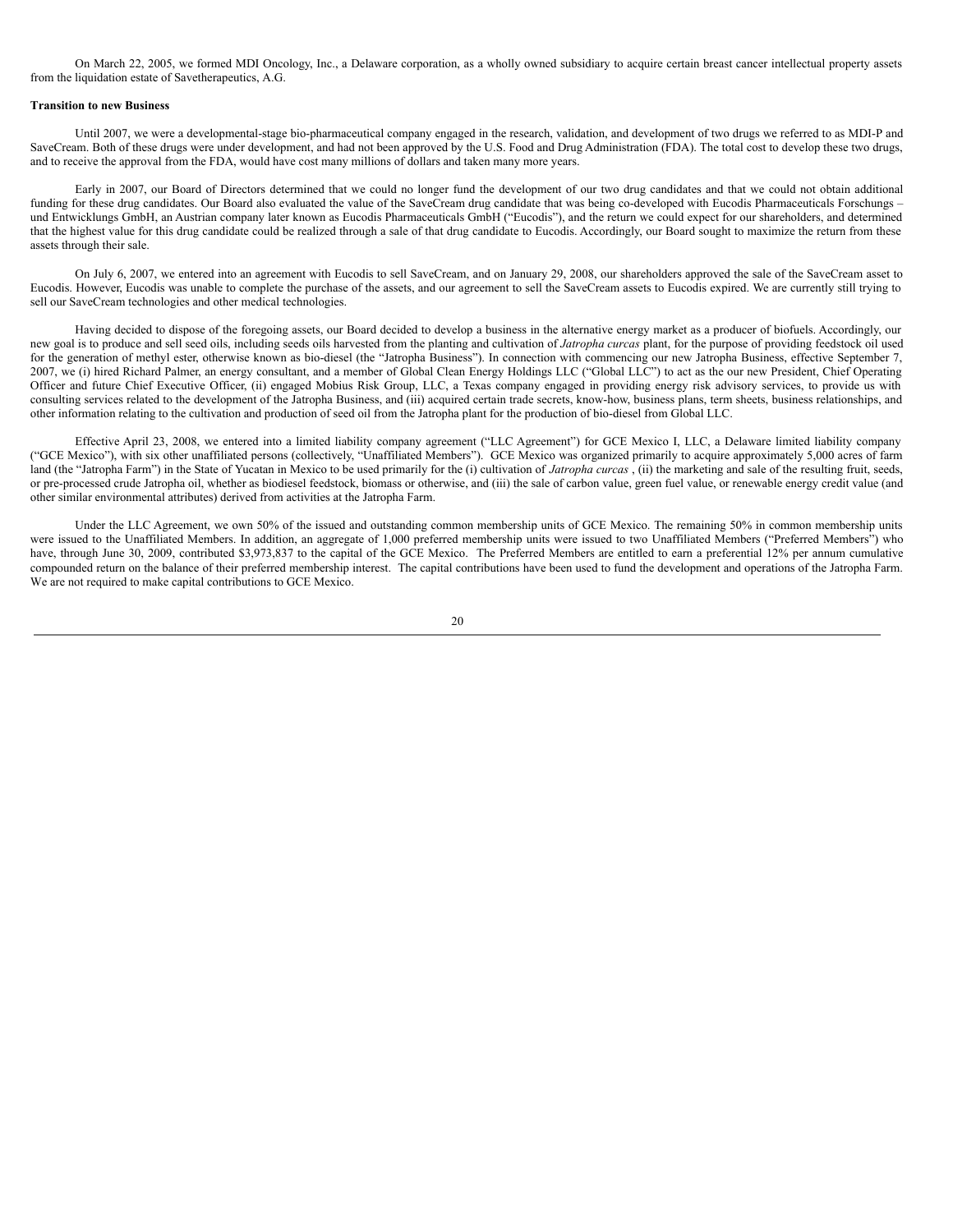#### **Critical Accounting Policies**

The preparation of financial statements in conformity with accounting principles generally accepted in the United States require management to make estimates and assumptions that affect the reported assets, liabilities, sales and expenses in the accompanying financial statements. Critical accounting policies are those that require the most subjective and complex judgments, often employing the use of estimates about the effect of matters that are inherently uncertain. We are a development stage company as defined by the Financial Accounting Standards Board's ("FASB") Statement of Financial Accounting Standards ("SFAS") No. 7, "Accounting and Reporting by Development Stage Enterprises." Accordingly, all losses accumulated since inception have been considered as part of our development stage activities. Certain other critical accounting policies, including the assumptions and judgments underlying them, are disclosed in the Note A to the Consolidated Financial Statements included in our annual report on Form 10-K filed for the fiscal year ended December 31, 2008. However, we do not believe that there are any alternative methods of accounting for our operations that would have a material affect on our financial statements.

#### **Results of Operations**

In 2007 the Board of Directors determined to discontinue our prior bio-pharmaceutical operations. Pursuant to accounting rules for discontinued operations, we have classified all revenue and expense, except general corporate overhead, for 2009, 2008 and prior periods related to the operations of our bio-pharmaceutical business as discontinued operations.

*Revenues and Gross Profit*. We are still a development stage company and have not had significant revenues from our operations or reached the level of our planned operations. We discontinued our prior bio-pharmaceutical operations in March 2007. In September 2007, we commenced operations in our new bio-fuels Jatropha business, but we are still in the pre-development agricultural stage of our operations and, therefore, do not anticipate generating significant revenues from the sale of bio-fuel products until late 2009. During the three months and six months ended June 30, 2009, we recognized revenue of \$29,000 and \$69,000 under a bio-fuel consulting services agreement. We did not recognize any revenues during the three months or the six months ended June 30, 2008. We are, however, attempting to generate cash from the forward sale of carbon credits, the sale of future oil delivery contracts, the sale of some Jatropha seeds for seed propagation purposes, and by providing additional bio-fuel consulting services.

*Operating Expenses*. Our general and administrative expenses related to our continuing operations for the three months and the six months ended June 30, 2009, were \$599,000 and \$940,000, respectively, compared to \$504,000 and \$1,015,000 for the three months and the six months ended June 30, 2008, respectively. General and administrative expense principally includes officer compensation; outside services, such as legal, accounting, and consulting expenses; share-based compensation; and other general expenses such as insurance, occupancy costs, travel, etc. The net increase in general and administrative expenses for the three months ended June 30, 2009 compared to the prior year was \$95,000 and was principally the result of an increase in share-based compensation of \$159,000, net of a reduction in the cost of outside services for legal, accounting, and consulting services of \$21,000, a reduction in salaries and related taxes of \$26,000, and a reduction in travel costs of \$11,000. The net reduction in general and administrative expenses for the six months ended June 30, 2009 was \$74,000 and was principally the result of a reduction in the cost of outside services for legal, accounting, and consulting services of \$165,000, a reduction in salaries and related taxes of \$31,000, and a reduction in travel costs of \$19,000, net of an increase in share-based compensation of \$139,000.

*Other Income/ Expense*. The principal component of Other Income/Expense is interest expense. Interest expense for the three months and the six months ended June 30, 2009, were \$82,000 and \$164,000, respectively, compared to \$61,000 and \$76,000 for the three months and the six months ended June 30, 2008, respectively. The increase in interest expense is primarily attributable to interest on a mortgage on land purchased in Mexico during April 2008. The mortgage is in the amount of \$2,051,000 and accrues interest at the rate of 12% per year.

*Income (Loss) from Discontinued Operations.* During the three months and six months ended June 30, 2009, we recognized loss from discontinued operations of \$182,000 and \$21,000, respectively, compared to income from discontinued operations of \$9,000 for the three months ended June 30, 2008 and loss from discontinued operations of \$244,000 for the six months ended June 30, 2008. The income or loss from discontinued operations for the three months and six months ended June 30, 2009 and 2008 principally relates to foreign currency exchange rate gains or losses on liabilities associated with our former business that are denominated in euros.

*Net loss attributable to the noncontrolling interest*. Effective April 23, 2008, we entered into a limited liability company agreement ("LLC Agreement") to form GCE Mexico I, LLC, a Delaware limited liability company (GCE Mexico), with six unaffiliated investors (collectively, the "Investors"). We own 50% of the common membership interests of GCE Mexico and five of the Investors own the other 50% of the common membership interests. Two of the Investors have invested \$3,974,000 in exchange for preferred membership units of GCE Mexico. The proceeds from the preferred membership units have been used to fund the operations of Asideros Globales Corporativo (Asideros), who has acquired land in Mexico and is developing our Jatropha farm there. Asideros is owned 99% by GCE Mexico and 1% by us directly. Accordingly, we own 50.5% of Asideros either directly, or through our common membership interest in GCE Mexico. As such, our consolidated financial statements include the accounts of Asideros. Under the LLC Agreement, the net loss allocated from Asideros to GCE Mexico is then further allocated to the members of GCE Mexico according to the investment balances. Accordingly, since the common membership interest did not make a capital contribution, all of the losses allocated to GCE Mexico have been further allocated to the preferred membership interest. The net loss attributable to the noncontrolling interest in the accompanying Consolidated Statement of Operations represents the allocation of the net loss of GCE Mexico I, LLC to the preferred membership interests.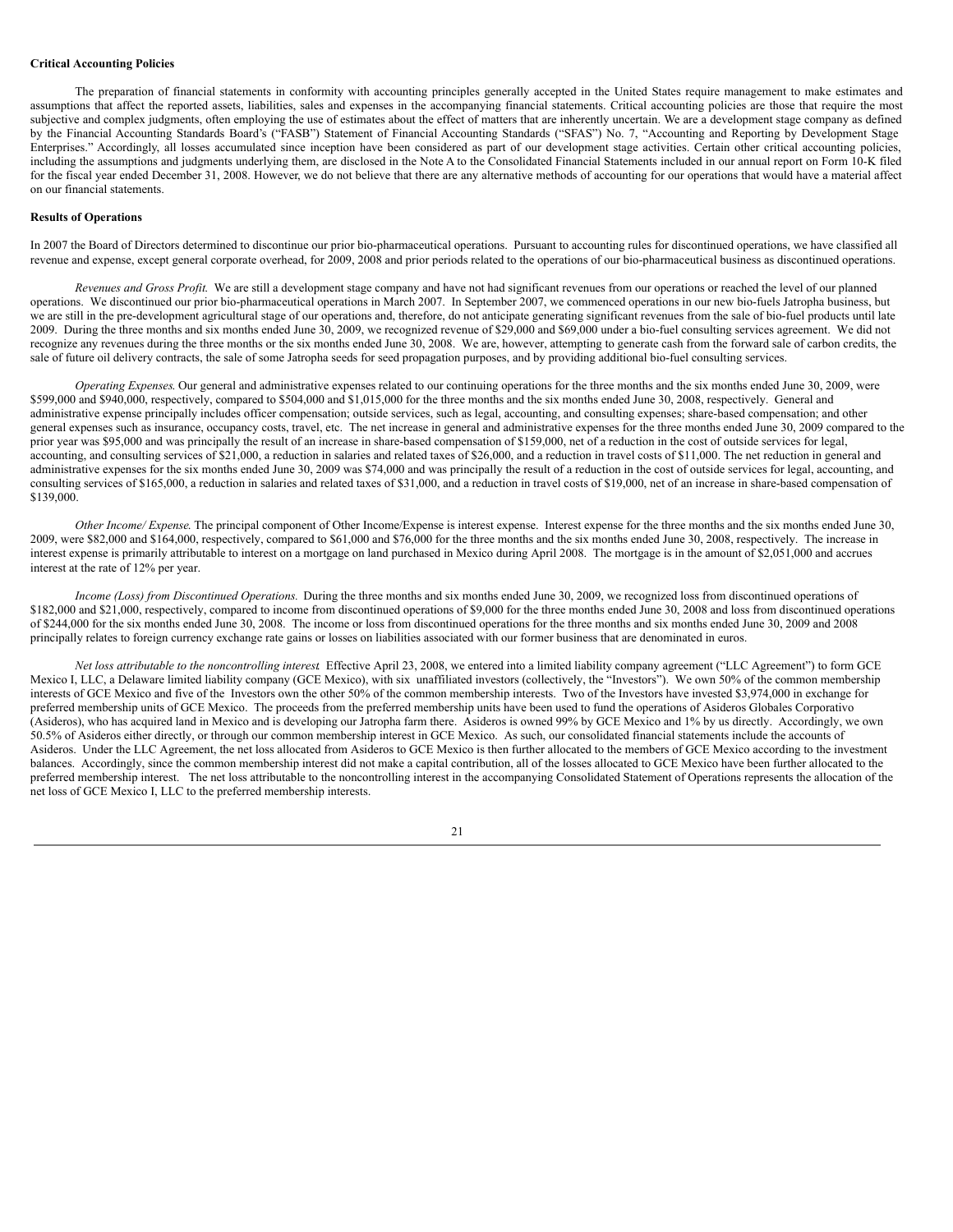#### **Liquidity And Capital Resources**

As of June 30, 2009, we had \$931,000 in cash, a working capital deficit of \$6,945,000, and over \$9,969,000 of outstanding indebtedness. The existence of the foregoing working capital deficit and liabilities is expected to negatively impact our ability to obtain future equity or debt financing and the terms on which such additional financing, if available, can be obtained.

Since our inception, we have financed our operations primarily through private sales of equity and debt financing. In order to fund our short-term working capital needs, we will have to obtain additional funding. Virtually all of the cash reflected on our balance sheet is reserved for the operation of GCE Mexico and our Jatropha Farm. Accordingly, most of those funds are not available to fund our general and administrative or other operating expenses.

Our ability to fund our liquidity and working capital needs will be dependent upon certain potential transactions. As previously disclosed, the principal transaction that was expected to provide us with working capital was the sale of SaveCream, our remaining legacy pharmaceutical assets. Although we had previously agreed to sell these assets, those proposed transaction were not consummated. As a result, as of the date of this filing, we have not found a buyer for this medical asset. The failure to sell our SaveCream asset has severely and negatively affected our liquidity. Although we are continuing to market the SaveCream asset to new potential purchasers, no assurance can be given if or when we will be able to dispose of our remaining legacy asset.

In order to fund ongoing operations, in September 2007 we entered into a short-term loan agreement with Mercator Momentum Fund III, L.P. ("Mercator"). Pursuant to the loan agreement, Mercator advanced \$350,000 to the Company, of which \$200,000 remained outstanding in May 2008. On May 19, 2008, the loan agreement was modified to accrue interest at an interest rate of 8.68% per annum, Mercator advanced an additional \$250,000, and the amount available under that facility was changed to \$450,000. In connection with this amendment Mercator was granted a new warrant to purchase 581,395 shares of common stock (calculated by dividing \$75,000 by 130% of the closing price of the stock when exercised) at a price of \$0.129 per share. In January 2009, Mercator dissolved and distributed the loan to its limited partners who currently control the loan. The loan amount was increased to \$475,000, and the maturity date was extended to July 13, 2009. In August 2009, the maturity date of this loan was again extended, this time to January 31, 2010. This loan is secured by a first priority lien on all of our assets. Accordingly, in the event that this loan in not repaid by its maturity date on January 31, 2010, or if the current holders of the promissory note evidencing the loan do not agree to extend the maturity date of this loan past the new maturity date, the holders of the note will have the right to foreclose on all of our assets, which would have a material adverse affect on our ability to continue our business plan and which may result in the closure of our operations.

To date, we have funded our operations from loans we have obtained, from the proceeds of the sale of the \$1,300,000 of Series B Convertible Preferred Stock in November 2007, and from management fees we have received from GCE Mexico I, LLC and other clients. However, we do not have sufficient cash to continue our current operations and will need to raise funds in the immediate future in order to continue to operate.

Our business plan calls for significant infusion of additional capital to establish additional Jatropha farms in Mexico and other locations. Because of our negative working capital position, we currently do not have the funds necessary to acquire and cultivate additional farms. Accordingly, we will have to obtain significant additional capital through the sale of equity and/or debt securities, the forward sale of Jatropha oil and carbon offset credits, and from other financing activities, such as strategic partnerships and joint ventures. The formation and funding of the GCE Mexico I, LLC, as previously discussed, is the first of a series of planned transactions to expand our Jatropha operations. Effective July 2, 2009, we acquired all of the shares of capital stock of Technology Alternatives Limited, a company that owns a 400 acre Jatropha farm in Belize. This acquisition is the second step in the planned expansion of the Company's Jatropha plantations. While we have commenced negotiations with various third parties to obtain additional funding from strategic partnerships and for the sale of carbon credits, no assurance can be given that we will be able to enter into any agreements to obtain funding, sell carbon credits or form additional strategic partnerships. Without raising additional cash (through the sale of our securities, the sale or carbon credits, or strategic arrangements), we will not be able to effect our new business plan in the Jatropha business and will have to further reduce our operations, revise our business plan, and either/or temporarily or permanently cease operations.

On April 29, 2008, we formed a new limited liability company, GCE Mexico I, LLC, that was funded with a \$2,051,282 million loan to acquire approximately 5,000 acres of Jatropha farm land in Mexico. Operating and development funds of \$957,271 (net of transaction costs) were also received by GCE Mexico I, LLC and were used to develop the Jatropha Farm. GCE Mexico's limited partners have contributed a total of \$3,974,000 to GCE Mexico I, LLC through June 30, 2009. As the owner of common membership interests, the Company is not required to make any capital contributions to GCE Mexico I, LLC.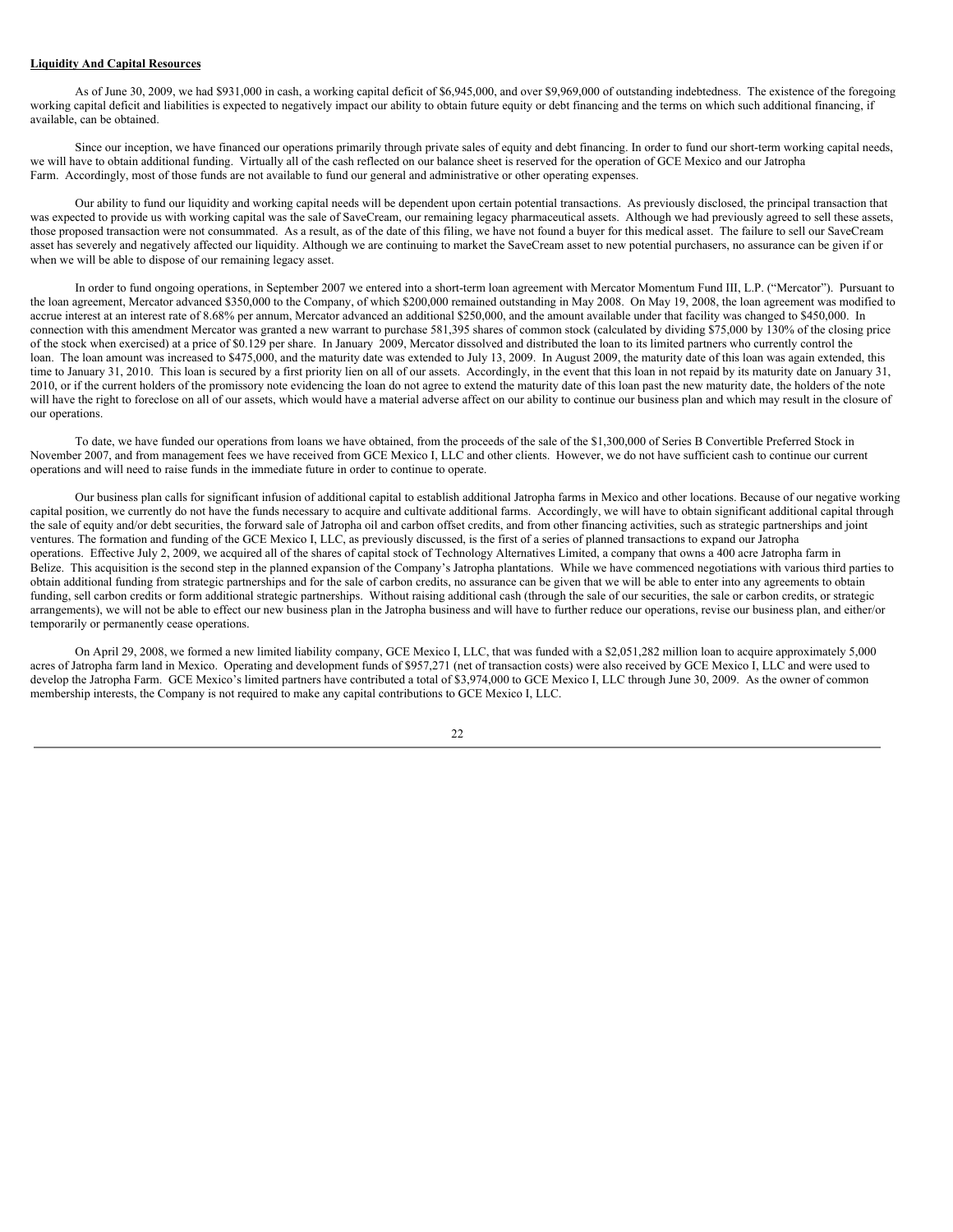Effective July 2, 2009, we purchased all of the outstanding capital stock of Technology Alternatives Limited, a company formed under the laws of Belize ("TAL"), from its four shareholders. TAL owns and operates a 400 acre farm in subtropical Belize, Central America, that currently is producing Jatropha. TAL also has been performing plant science research and has been providing technical advisory services for propagation of Jatropha for a number of years. Under the Stock Purchase Agreement, as amended, in consideration for the purchase of all of the shares of TAL, we delivered to the four sellers (i) promissory notes in the aggregate amount of US \$303,611, and (ii) an aggregate of 8,952,757 unregistered shares of our common stock. The entire outstanding balance of the foregoing US \$303,611 mature six months following the consummation of the transaction. We currently do not have the funds to pay the full amount of the promissory note that we delivered to the sellers of TAL. Since the TAL promissory notes is secured by a mortgage on the 400 acre farm, our failure to pay this note upon its maturity could result in the loss of that farm and our investment in the Belizean Jatropha farm.

Inflation and changing prices have had no effect on our continuing operations over our two most recent fiscal years.

We have no off-balance sheet arrangements as defined in Item 303(a)(4) of Regulation S-K.

# **ITEM 3. QUANTITATIVE AND QUALITATIVE DISCLOSURES ABOUT MARKET RISK**.

Not applicable.

#### **ITEM 4T. CONTROLS AND PROCEDURES.**

We maintain disclosure controls and procedures that are designed to ensure that information required to be disclosed in the reports that we file with, or submit to, the Securities and Exchange Commission (the "SEC") under the Securities Exchange Act of 1934 (the "Exchange Act") is recorded, processed, summarized and reported within the time periods specified in the SEC's rules and forms and that such information is accumulated and communicated to our management, including our chief executive and financial officers, as appropriate, to allow timely decisions regarding required disclosure. As required by SEC Rule 13a-15(b), we carried out an evaluation, under the supervision and with the participation of our management, including our chief executive and financial officers, of the effectiveness of the design and operation of our disclosure controls and procedures as of the end of the period covered by this report. Based on that evaluation, our chief executive and financial officers concluded that our disclosure controls and procedures were effective as of the end of the period covered by this report.

Based upon our evaluation, we also concluded that there was no change in our internal control over financial reporting during our most recent fiscal quarter that has materially affected, or is reasonably likely to materially affect, our internal control over financial reporting.

# **PART II**

# **ITEM 1. LEGAL PROCEEDINGS** ..

There have been no material developments with respect to any of the legal proceedings described in our previously filed Annual Report on Form 10-K.

#### **ITEM 1A. RISK FACTORS.**

Information regarding risk factors appears under "Risk Factors" included in Item 1, and "Item 6, Management's Discussion and Analysis of Financial Condition and Results of Operations" of our Annual Report on Form 10-K for the year ended December 31, 2008 as filed with the Securities and Exchange Commission. Except as set forth below, there have been no material changes from the risk factors previously disclosed in that Annual Report on Form 10-K.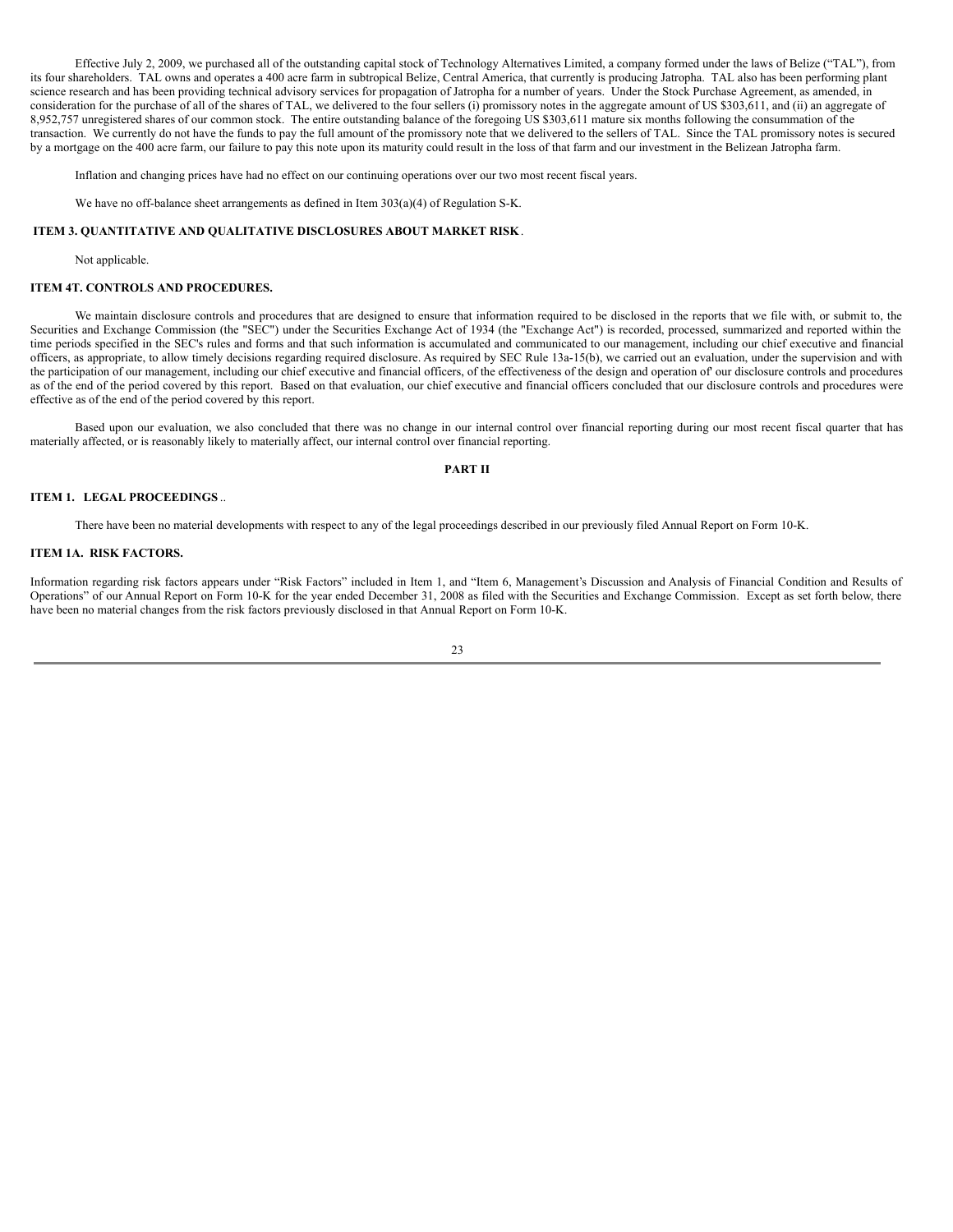#### We will need to obtain additional funding in the near future or we may have to cease our operations.

As of the date of the filing of this report, we do not have sufficient cash available to adequately fund our current corporate operations. We are currently seeking additional funding from various sources, seeking certain fee income transactions, and are considering certain strategic transactions and sales agreements that may provide us with the funds necessary to continue to operate and develop our Jatropha farms. However, we do not have any agreements in place for either additional funding or for any strategic transactions, and no assurance can be given that we will be able to obtain additional financing or enter into a strategic transaction. If we do not raise additional funds in the immediate future or otherwise protect our business and assets in a strategic transaction, we will have to consider winding down or fully stopping all of our operations, filing for bankruptcy, or otherwise liquidating our company. In either case, our shareholders will lose their investment in our securities.

### We currently have outstanding a \$475,000 short-term promissory notes that is secured by a lien on all of this company's assets. Accordingly, a default under the secured promissory note could result in the foreclosure of all of our assets and the termination of our business.

We currently have outstanding a \$475,000 promissory note that is secured by a first priority security interest on all of our assets. As a result of the extension that we recently received, the promissory note is now scheduled to mature on January 31, 2010. Failure to fully repay the outstanding principal balance, plus all interest that accrues on that promissory note, upon maturity could result in the acceleration of the promissory note and the foreclosure of our assets. If we are unable to repay the note in full upon its maturity, or if we otherwise default under our obligations to the holders of the promissory note, the holders of the promissory note will have the right to foreclose on all of our assets, which would materially and adversely affect our ability to continue our operations and could terminate our existence. We currently do not have sufficient funds to repay the loan, and no assurance can be given that we will be able to repay the promissory note as scheduled.

### We may lose our newly acquired 400 acre Jatropha farm in Belize if we are unable to repay an outstanding U.S. \$303,611loan that is secured by a mortgage on the *farm.*

Effective July 2, 2009, we acquired all of the outstanding capital stock of Technology Alternatives Limited, a company that owns and operates a 400 acre Jatropha farm in Belize. As part of the purchase price, we issued four loans that have an aggregate balance of U.S. \$303,611 and a maturity date of six months following the closing of the transaction. These loans are secured by a first lien on the Belizean Jatropha farm. We currently do not have sufficient funds to repay these loans by their anticipated maturity date. Accordingly, unless we obtain additional funds from the sale of our securities, from the sale of some of our products, and/or from strategic transactions, we may lose our new Belizean farm when the four loans mature, which loss will have a material negative affect on our plans to develop our Central American Jatropha operations. No assurance can be given that we will be able to raise the funds needed to repay the \$303,611 loans.

# **ITEM 2. UNREGISTERED SALES OF EQUITY SECURITIES AND USE OF PROCEEDS**.

Effective May 12, 2009 we issued 2,500,000 common shares to one investor for an investment of \$50,000. The foregoing shares were issued in reliance upon an exemption from the registration requirements pursuant to Section 4(2) of the Securities Act of 1933, as amended.

Effective July 2, 2009, we issued 8,952,757 shares of our Common Stock to the four shareholders of Technology Alternatives Limited, a Belize company, in connection with all of the issued and outstanding shares of Technology Alternatives Limited. The foregoing shares were issued in reliance upon an exemption from the registration requirements pursuant to Section 4(2) of the Securities Act of 1933, as amended.

# **ITEM 3. DEFAULTS UPON SENIOR SECURITIES** .

None.

# **ITEM 4. SUBMISSION OF MATTERS TO A VOTE OF SECURITY HOLDERS** .

None.

# **ITEM 5. OTHER INFORMATION**

None.

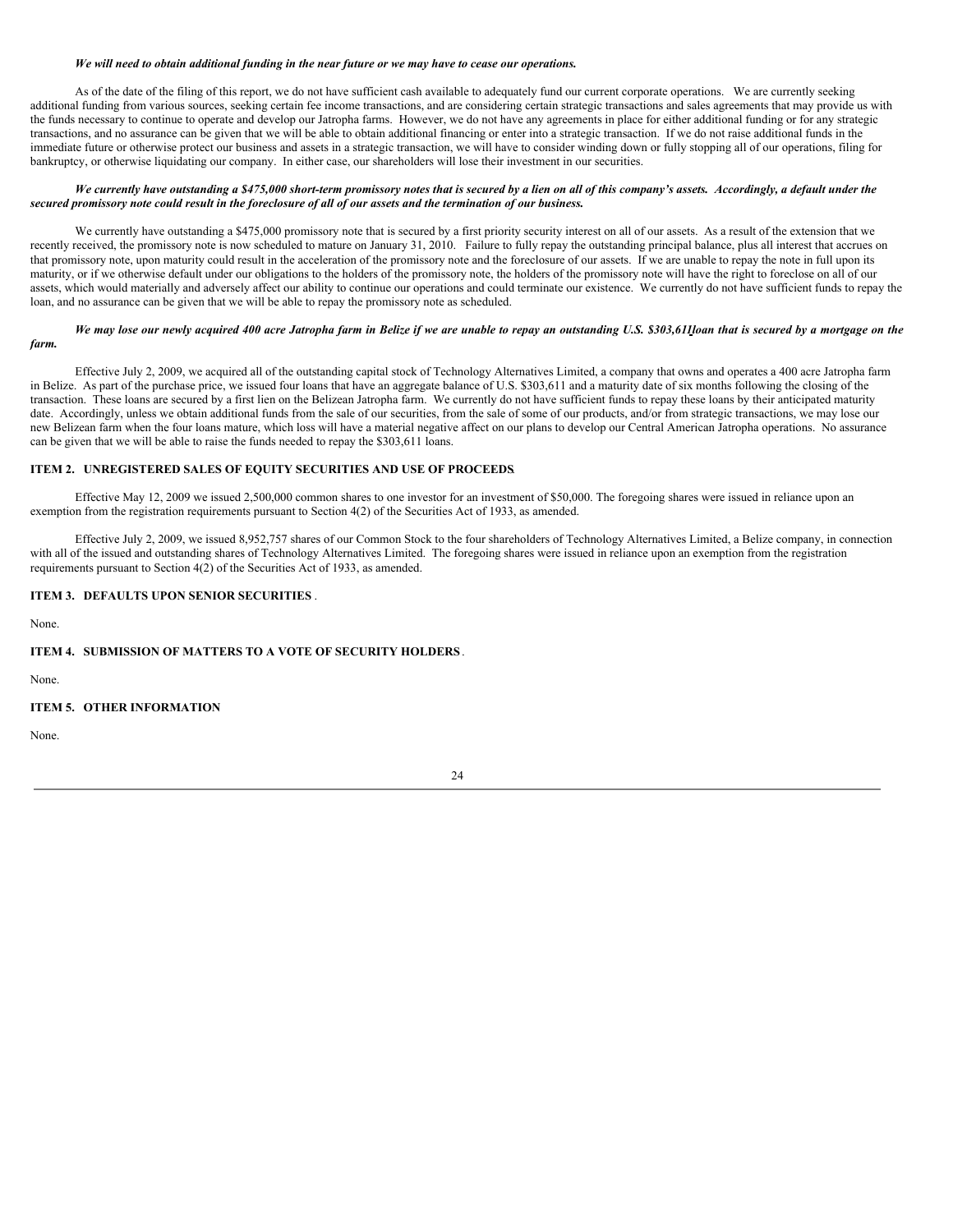# **ITEM 6. EXHIBITS**

- 31.1 Rule 13a-14(a) Certification, as adopted pursuant to Section 302 of the Sarbanes-Oxley Act of 2002
- 31.2 Rule 13a-14(a) Certification, as adopted pursuant to Section 302 of the Sarbanes-Oxley Act of 2002
- 32.1 Certification pursuant to 18 U.S.C. Section 1350, as adopted pursuant to Section 906 of the Sarbanes-Oxley Act of 2002
- 32.2 Certification pursuant to 18 U.S.C. Section 1350, as adopted pursuant to Section 906 of the Sarbanes-Oxley Act of 2002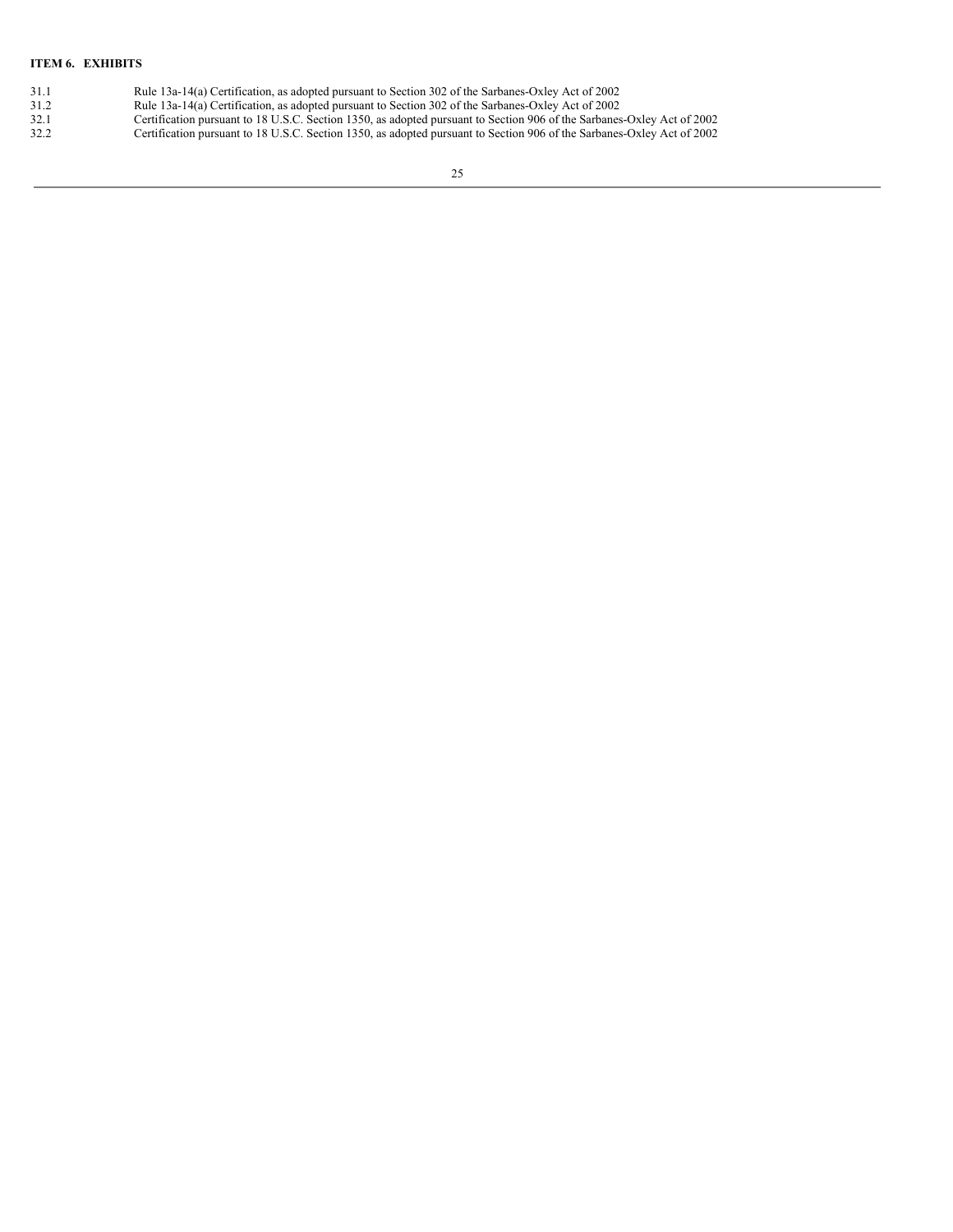# **SIGNATURES**

In accordance with Section 13 or 15(d) of the Securities Exchange Act of 1934, the registrant caused this report to be signed on its behalf by the undersigned, thereunto duly authorized.

GLOBAL CLEAN ENERGY HOLDINGS, INC.

Date: August 19, 2009 By: /s/ Bruce K. Nelson Bruce K. Nelson

Chief Financial Officer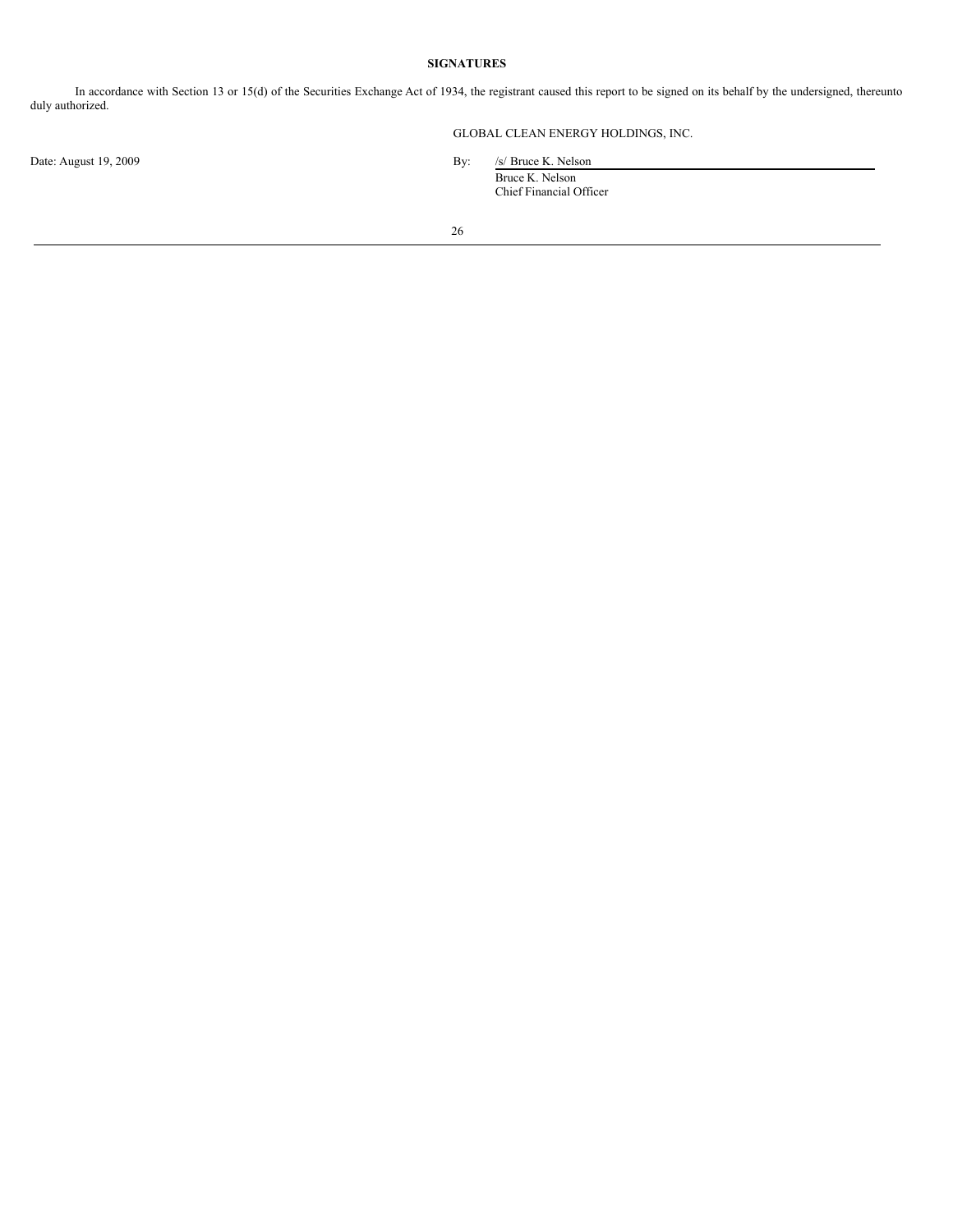#### **CERTIFICATIONS PURSUANT TO SECTION 302 OF THE SARBANES-OXLEY ACT OF 2002**

I, Richard Palmer, certify that:

- 1. I have reviewed this report on Form 10-Q of Global Clean Energy Holdings, Inc.;
- 2. Based on my knowledge, this report does not contain any untrue statement of a material fact or omit to state a material fact necessary to make the statements made, in light of the circumstances under which such statements were made, not misleading with respect to the period covered by this report;
- 3. Based on my knowledge, the financial statements, and other financial information included in this report, fairly present in all material respects the financial condition, results of operations and cash flows of the registrant as of, and for, the periods presented in this report;
- 4. The registrant's other certifying officer(s) and I are responsible for establishing and maintaining disclosure controls and procedures (as defined in Exchange Act Rules 13a-15(e) and 15d-15(e)) and internal control over financial reporting (as defined in Exchange Act Rules 13a-15(f) and 15d-15(f)) for the registrant and have:
	- (a) Designed such disclosure controls and procedures, or caused such disclosure controls and procedures to be designed under our supervision, to ensure that material information relating to the registrant, including its consolidated subsidiaries, is made known to us by others within those entities, particularly during the period in which this quarterly report is being prepared;
	- (b) Designed such internal control over financial reporting, or caused such internal control over financial reporting to be designed under their supervision, to provide reasonable assurance regarding the reliability of financial reporting and the preparation of financial statements for external purposes in accordance with generally accepted accounting principles;
	- (c) Evaluated the effectiveness of the registrant's disclosure controls and procedures and presented in this report our conclusions about the effectiveness of the disclosure controls and procedures, as of the end of the period covered by this report based on such evaluation; and
	- (d) Disclosed in this report any change in the registrant's internal control over financial reporting that occurred during the registrant's most recent fiscal quarter (the registrant's fourth fiscal quarter in the case of an annual report) that has materially affected, or is reasonably likely to materially affect, the registrant's internal control over financial reporting.
- 5. The registrant's other certifying officer(s) and I have disclosed, based on our most recent evaluation of internal control over financial reporting, to the registrant's auditors and the audit committee of registrant's board of directors (or persons performing the equivalent functions):
	- (a) All significant deficiencies and material weaknesses in the design or operation of internal control over financial reporting which are reasonably likely to adversely affect the registrant's ability to record, process, summarize and report financial information; and
	- (b) Any fraud, whether or not material, that involves management or other employees who have a significant role in the registrant's internal control over financial reporting.

Date: August 19, 2009 By: /s/ Richard Palmer

Richard Palmer Chief Executive Officer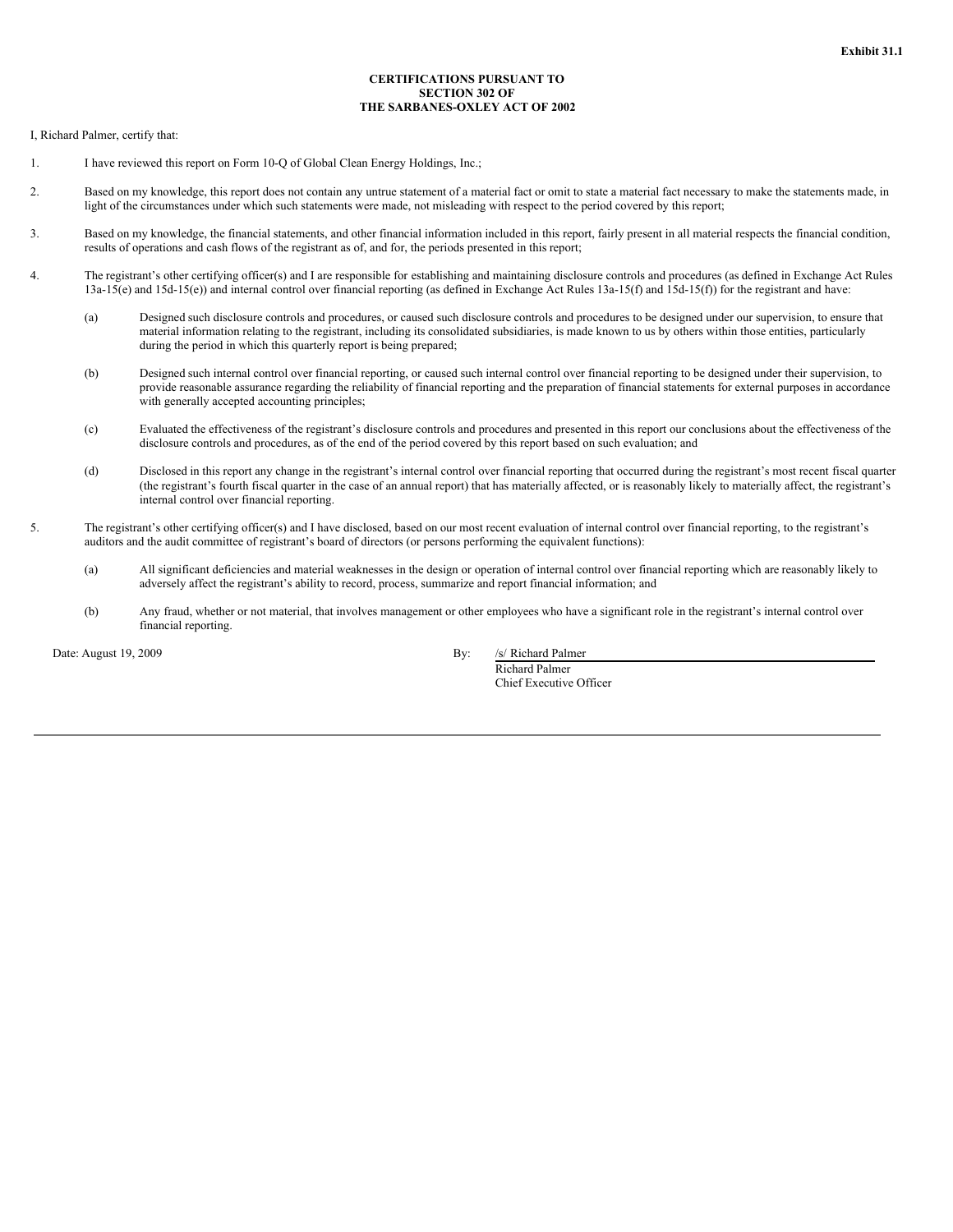#### **CERTIFICATIONS PURSUANT TO SECTION 302 OF THE SARBANES-OXLEY ACT OF 2002**

I, Bruce Nelson, certify that:

- 1. I have reviewed this report on Form 10-Q of Global Clean Energy Holdings, Inc.;
- 2. Based on my knowledge, this report does not contain any untrue statement of a material fact or omit to state a material fact necessary to make the statements made, in light of the circumstances under which such statements were made, not misleading with respect to the period covered by this report;
- 3. Based on my knowledge, the financial statements, and other financial information included in this report, fairly present in all material respects the financial condition, results of operations and cash flows of the registrant as of, and for, the periods presented in this report;
- 4. The registrant's other certifying officer(s) and I are responsible for establishing and maintaining disclosure controls and procedures (as defined in Exchange Act Rules 13a-15(e) and 15d-15(e)) and internal control over financial reporting (as defined in Exchange Act Rules 13a-15(f) and 15d-15(f)) for the registrant and have:
	- (a) Designed such disclosure controls and procedures, or caused such disclosure controls and procedures to be designed under our supervision, to ensure that material information relating to the registrant, including its consolidated subsidiaries, is made known to us by others within those entities, particularly during the period in which this quarterly report is being prepared;
	- (b) Designed such internal control over financial reporting, or caused such internal control over financial reporting to be designed under their supervision, to provide reasonable assurance regarding the reliability of financial reporting and the preparation of financial statements for external purposes in accordance with generally accepted accounting principles;
	- (c) Evaluated the effectiveness of the registrant's disclosure controls and procedures and presented in this report our conclusions about the effectiveness of the disclosure controls and procedures, as of the end of the period covered by this report based on such evaluation; and
	- (d) Disclosed in this report any change in the registrant's internal control over financial reporting that occurred during the registrant's most recent fiscal quarter (the registrant's fourth fiscal quarter in the case of an annual report) that has materially affected, or is reasonably likely to materially affect, the registrant's internal control over financial reporting.
- 5. The registrant's other certifying officer(s) and I have disclosed, based on our most recent evaluation of internal control over financial reporting, to the registrant's auditors and the audit committee of registrant's board of directors (or persons performing the equivalent functions):
	- (a) All significant deficiencies and material weaknesses in the design or operation of internal control over financial reporting which are reasonably likely to adversely affect the registrant's ability to record, process, summarize and report financial information; and
	- (b) Any fraud, whether or not material, that involves management or other employees who have a significant role in the registrant's internal control over financial reporting.

Date: August 19, 2009 By: /s/ Bruce K. Nelson

Bruce Nelson Chief Financial Officer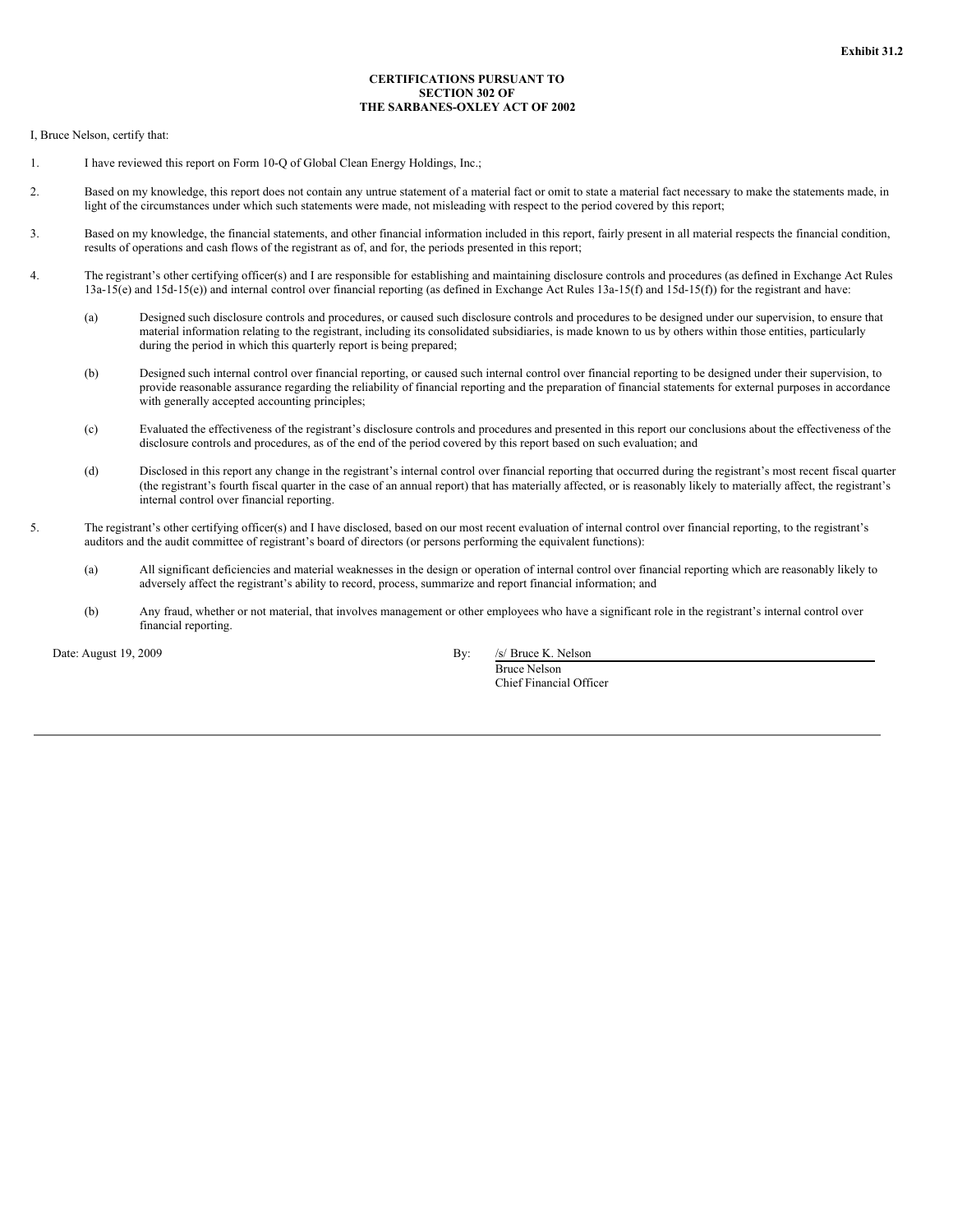# **CERTIFICATION PURSUANT TO 18 U.S.C. SECTION 1350, AS ADOPTED PURSUANT TO SECTION 906 OF THE SARBANES-OXLEY ACT OF 2002**

Pursuant to 18 U.S.C. § 1350, as created by Section 906 of the Sarbanes-Oxley Act of 2002, the undersigned officer of Global Clean Energy Holdings, Inc. (the "Company") hereby certifies that, to the best of his knowledge:

(i) The Quarterly Report on Form 10-Q of the Company for the quarter ended June 30, 2009 (the "Report") fully complies with the requirements of Section 13(a) or Section 15(d), as applicable, of the Securities Exchange Act of 1934, as amended; and

(ii) The information contained in the Report fairly presents, in all material respects, the financial condition and results of operations of the Company.

Date: August 19, 2009 By: /s/ Richard Palmer

Richard Palmer Chief Executive Officer